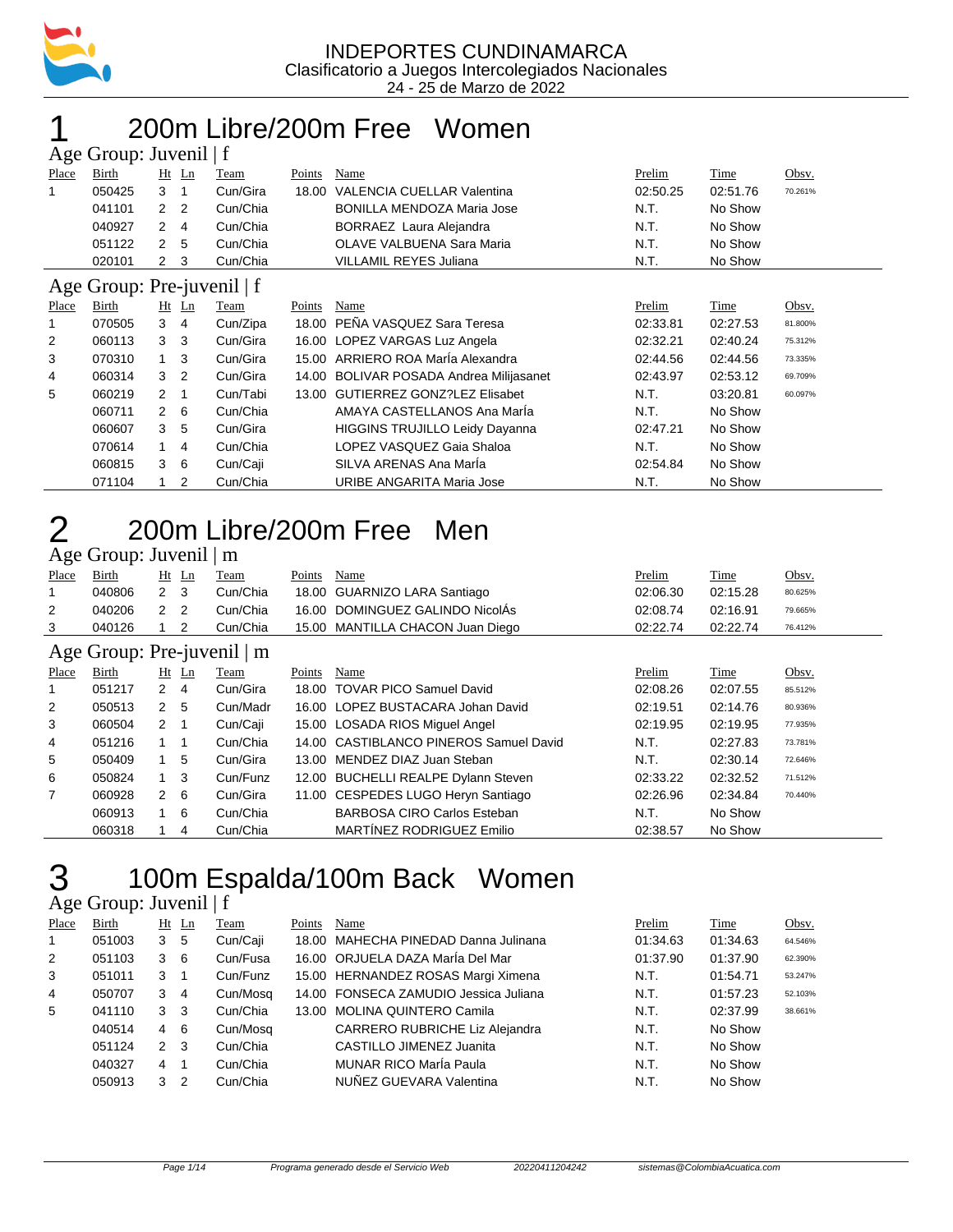

24 - 25 de Marzo de 2022

|                | Continuing Event: 3<br>100m Espalda/100m Back Age Group: JUVENIL   F |                      |                |                             |        |                                       |          |             |         |  |  |  |  |
|----------------|----------------------------------------------------------------------|----------------------|----------------|-----------------------------|--------|---------------------------------------|----------|-------------|---------|--|--|--|--|
|                | 051002                                                               | 4                    | 2              | Cun/Caji                    |        | TRIANA ALONSO Neidy Yojhana           | 01:27.94 | No Show     |         |  |  |  |  |
|                |                                                                      |                      |                | Age Group: Para-juvenil   f |        |                                       |          |             |         |  |  |  |  |
| Place          | Birth                                                                |                      | $Ht$ Ln        | Team                        | Points | Name                                  | Prelim   | Time        | Obsv.   |  |  |  |  |
|                | 051231                                                               | $2 \quad 4$          |                | Cun/Arbe                    |        | CASTELLANOS MELO Liliana Patricia     | N.T.     | No Show     |         |  |  |  |  |
|                | Age Group: Pre-juvenil   f                                           |                      |                |                             |        |                                       |          |             |         |  |  |  |  |
| Place          | Birth                                                                |                      | $Ht$ Ln        | <b>Team</b>                 | Points | Name                                  | Prelim   | <b>Time</b> | Obsv.   |  |  |  |  |
| 1              | 070211                                                               | 4                    | -3             | Cun/Mosq                    | 18.00  | CARRENO MARTINEZ Ana Maria            | 01:18.65 | 01:19.88    | 76.465% |  |  |  |  |
| $\overline{2}$ | 070628                                                               | $\overline{4}$       | 5              | Cun/Funz                    | 16.00  | <b>IBANEZ ROJAS Stephany</b>          | 01:36.21 | 01:24.40    | 72.370% |  |  |  |  |
| 3              | 070310                                                               | $\mathbf{2}^{\circ}$ | 6              | Cun/Gira                    |        | 15.00 ARRIERO ROA MarÍa Alexandra     | 01:25.37 | 01:25.37    | 71.547% |  |  |  |  |
| 4              | 071104                                                               | $\overline{1}$       | $\overline{2}$ | Cun/Chia                    | 14.00  | JIMENEZ PAVA Martina                  | N.T.     | 01:30.02    | 67.852% |  |  |  |  |
| 5              | 060615                                                               | $\mathbf{2}^{\circ}$ | -5             | Cun/Fusa                    |        | 13.00 PALACIOS RAMIREZ Nikoll Stefany | 01:32.75 | 01:32.75    | 65.854% |  |  |  |  |
| 6              | 071118                                                               |                      | -1             | Cun/Satg                    |        | 12.00 ACOSTA NARANJO Diana Marcela    | 01:50.27 | 01:50.27    | 55.391% |  |  |  |  |
|                | 070604                                                               | 1                    | -3             | Cun/Chia                    |        | CASTRO PEÑA Laura Sofia               | N.T.     | No Show     |         |  |  |  |  |
|                | 060302                                                               | 2                    | $\overline{2}$ | Cun/Chia                    |        | <b>DONOSO TOVAR Laura Maria</b>       | N.T.     | No Show     |         |  |  |  |  |
|                | 071021                                                               | $\mathbf{1}$         | 4              | Cun/Sopo                    |        | MORENO ARIZA Laura Dayana             | N.T.     | No Show     |         |  |  |  |  |
|                | 061013                                                               | $\overline{2}$       | 1              | Cun/Chia                    |        | RODRIGUEZ CARDENAS Juliana            | N.T.     | No Show     |         |  |  |  |  |
|                | 060815                                                               | 4                    | 4              | Cun/Caji                    |        | SILVA ARENAS Ana Marla                | 01:27.37 | No Show     |         |  |  |  |  |
|                | 071104                                                               |                      | 5              | Cun/Chia                    |        | URIBE ANGARITA Maria Jose             | N.T.     | No Show     |         |  |  |  |  |

#### 100m Espalda/100m Back Men  $\frac{4}{\sqrt{2}}$

|       | Age Group: Juvenil   m |                |                |                             |        |                                       |               |             |         |  |  |  |
|-------|------------------------|----------------|----------------|-----------------------------|--------|---------------------------------------|---------------|-------------|---------|--|--|--|
| Place | Birth                  |                | Ht Ln          | Team                        | Points | Name                                  | Prelim        | Time        | Obsv.   |  |  |  |
|       | 040106                 | 3              | 3              | Cun/Caji                    | 18.00  | BENDEK MARTÍNEZ Samuel Eduardo        | 01:00.12      | 01:00.12    | 91.284% |  |  |  |
| 2     | 040806                 | 3              |                | Cun/Chia                    |        | 16.00 GUARNIZO LARA Santiago          | 01:11.69      | 01:11.69    | 76.552% |  |  |  |
| 3     | 040717                 | 3              | 5              | Cun/Funz                    |        | 15.00 MANCIPE WOLF NicolAs            | N.T.          | 01:21.27    | 67.528% |  |  |  |
|       |                        |                |                | Age Group: Para-juvenil   m |        |                                       |               |             |         |  |  |  |
| Place | Birth                  |                | $Ht$ Ln        | Team                        | Points | <b>Name</b>                           | <u>Prelim</u> | <b>Time</b> | Obsv.   |  |  |  |
|       | 041231                 | 36             |                | Cun/Arbe                    |        | <b>JARA CASTELLANOS Julian Yesid</b>  | N.T.          | No Show     |         |  |  |  |
|       |                        |                |                | Age Group: Pre-juvenil   m  |        |                                       |               |             |         |  |  |  |
| Place | Birth                  |                | $Ht$ Ln        | Team                        | Points | Name                                  | Prelim        | Time        | Obsv.   |  |  |  |
|       | 050809                 | 3              | 4              | Cun/Chia                    | 18.00  | DAZA FORERO Juan Esteban              | 01:04.07      | 01:08.56    | 80.047% |  |  |  |
| 2     | 060708                 | $\overline{2}$ | - 5            | Cun/Madr                    |        | 16.00 VALVUENA RAMIREZ Simon Ariel    | N.T.          | 01:10.33    | 78.032% |  |  |  |
| 3     | 060711                 | $\mathbf{1}$   | -3             | Cun/Chia                    |        | 15.00 TOBO MARIN Javier               | N.T.          | 01:13.28    | 74.891% |  |  |  |
| 4     | 050406                 | 3              | $\overline{2}$ | Cun/Funz                    |        | 14.00 QUINTERO APONTE David Leonardo  | 01:25.88      | 01:25.10    | 64.489% |  |  |  |
| 5     | 050324                 | $\mathbf{2}$   | -3             | Cun/Mosq                    |        | 13.00 FUENTES MORALES David Felipe    | 01:29.72      | 01:29.72    | 61.168% |  |  |  |
| 6     | 050708                 | 2              | 4              | Cun/Satg                    |        | 12.00 CUESTA GUTIERREZ Neyfer Jeffrey | 01:30.45      | 01:30.45    | 60.674% |  |  |  |
| 7     | 060928                 |                | $\overline{2}$ | Cun/Gira                    |        | 11.00 CESPEDES LUGO Heryn Santiago    | 12:32.80      | 12:32.80    | 7.290%  |  |  |  |
|       | 060913                 |                | 4              | Cun/Chia                    |        | <b>BARBOSA CIRO Carlos Esteban</b>    | N.T.          | No Show     |         |  |  |  |

#### 50m Mariposa/50m Fly Women Age Group: Juvenil | f

|                | $\frac{1}{2}$ |   |                |          |        |                                                 |          |          |         |
|----------------|---------------|---|----------------|----------|--------|-------------------------------------------------|----------|----------|---------|
| Place          | Birth         |   | $Ht$ Ln        | Team     | Points | Name                                            | Prelim   | Time     | Obsv.   |
| $\mathbf{1}$   | 050914        | 4 | - 3            | Cun/Caji |        | 18.00 CARO CUESTAS Stefany                      | 00:35.87 | 00:36.14 | 73.990% |
| 2              | 050523        | 2 | -2             | Cun/Fusa |        | 16.00 DÕAZ PACHÃ <sup>3</sup> N Laura Alexandra | 00:42.04 | 00:42.04 | 63.606% |
| 3              | 051003        | 2 | $\overline{1}$ | Cun/Caji |        | 15.00 MAHECHA PINEDAD Danna Julinana            | 00:42.89 | 00:42.89 | 62.346% |
| $\overline{4}$ | 050603        | 2 | 5              | Cun/Satq |        | 14.00 LUISA FERNANDA Romero Aquilar             | 00:43.15 | 00:43.15 | 61.970% |
| 5              | 050125        | 2 | -4             | Cun/Chia |        | 13.00 BAUTISTA PRIETO Juliana                   | 00:47.56 | 00:47.56 | 56.224% |
| 6              | 041222        | 2 | -3             | Cun/Pach |        | 12.00 AMESZQUITA SUESCA Valentina               | N.T.     | 00:53.40 | 50.075% |
| $\overline{7}$ | 051202        | 3 | 5              | Cun/Fusa |        | 11.00 PEREZ SANTANA Ana Sofia                   | 00:53.94 | 00:54.43 | 49.127% |
|                | 040927        | 3 | 6              | Cun/Chia |        | BORRAEZ Laura Alejandra                         | N.T.     | No Show  |         |
|                |               |   |                |          |        |                                                 |          |          |         |

2 2 Cun/Chia FORERO MONTEJO Esteban Fernando N.T. No Show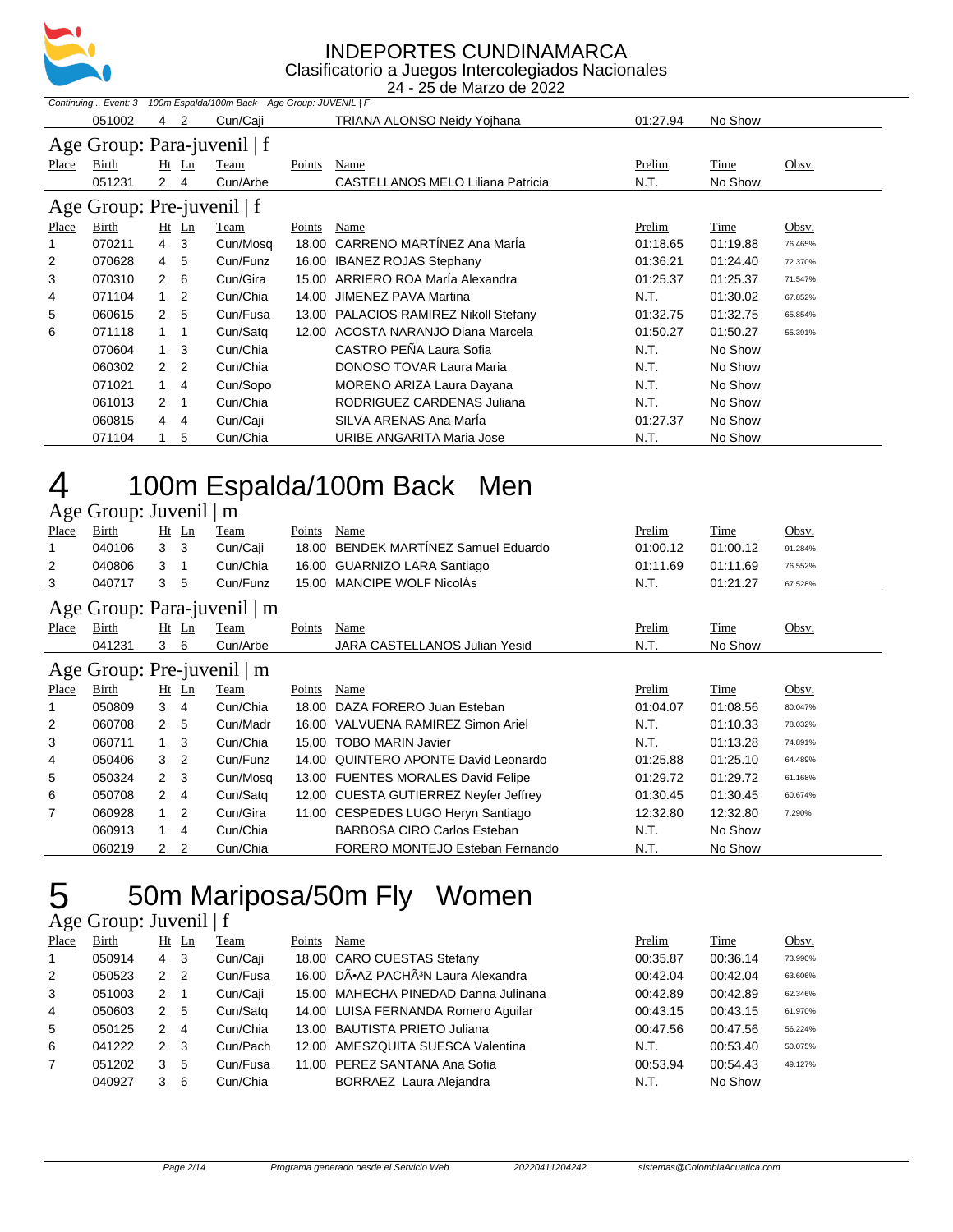

|       |                            |   |                |                                             |        | 24 - 25 de Marzo de 2022                 |          |          |         |
|-------|----------------------------|---|----------------|---------------------------------------------|--------|------------------------------------------|----------|----------|---------|
|       | Continuing Event: 5        |   |                | 50m Mariposa/50m Fly Age Group: JUVENIL   F |        |                                          |          |          |         |
|       | 040727                     | 4 | 6              | Cun/Caji                                    |        | LEMUS URRUTIA Maria Fernanda             | 00:39.05 | No Show  |         |
|       | 040327                     | 3 | 1              | Cun/Chia                                    |        | <b>MUNAR RICO María Paula</b>            | N.T.     | No Show  |         |
|       | 051002                     | 5 |                | Cun/Caji                                    |        | TRIANA ALONSO Neidy Yojhana              | 00:35.42 | No Show  |         |
|       |                            |   |                | Age Group: Para-juvenil   f                 |        |                                          |          |          |         |
| Place | Birth                      |   | Ht Ln          | Team                                        | Points | Name                                     | Prelim   | Time     | Obsv.   |
|       | 051231                     | 3 | 3              | Cun/Gira                                    | 18.00  | BOHORQUEZ SANCHEZ Paula Carolina         | 00:40.27 | 00:42.77 | 62.520% |
|       | Age Group: Pre-juvenil   f |   |                |                                             |        |                                          |          |          |         |
| Place | Birth                      |   | $Ht$ Ln        | Team                                        | Points | Name                                     | Prelim   | Time     | Obsv.   |
|       | 070115                     | 5 | 3              | Cun/Caji                                    |        | 18.00 ROJAS SILVA Alejandra              | 00:31.89 | 00:31.53 | 84.808% |
| 2     | 060113                     | 5 | 4              | Cun/Gira                                    |        | 16.00 LOPEZ VARGAS Luz Angela            | 00:32.10 | 00:32.94 | 81.178% |
| 3     | 060327                     | 4 | 4              | Cun/Chia                                    |        | 15.00 PARRA ROJAS MarÍa Fernanda         | 00:35.38 | 00:35.38 | 75.579% |
| 4     | 060809                     | 4 | 2              | Cun/Anap                                    |        | 14.00 DIAZ IMBACHI Danna Jeraldine       | 00:36.25 | 00:36.89 | 72.486% |
| 5     | 070628                     | 4 | 5              | Cun/Funz                                    |        | 13.00 IBANEZ ROJAS Stephany              | 00:36.85 | 00:37.77 | 70.797% |
| 6     | 060314                     | 5 | 6              | Cun/Gira                                    | 12.00  | <b>BOLIVAR POSADA Andrea Milijasanet</b> | 00:35.46 | 00:38.32 | 69.781% |
| 7     | 070328                     | 3 | 4              | Cun/Anap                                    |        | 11.00 CASTELLANOS MUÑOZ MarÍa Fernanda   | 00:42.13 | 00:40.93 | 65.331% |
| 8     | 070427                     | 1 | 4              | Cun/Caji                                    |        | 10.00 HERRERA CONTRERAS Laura Sofia      | N.T.     | 00:42.40 | 63.066% |
| 9     | 060504                     | 3 | $\overline{2}$ | Cun/Anap                                    | 8.00   | <b>SABOGAL RAMIREZ Valeria</b>           | 00:52.10 | 00:47.69 | 56.070% |
| 10    | 070412                     | 1 | 3              | Cun/Sata                                    |        | 7.00 NICOLL TATIANA Juzga Romero         | 01:00.94 | 01:00.94 | 43.879% |
| 11    | 060607                     | 4 | 1              | Cun/Gira                                    |        | 6.00 HIGGINS TRUJILLO Leidy Dayanna      | 00:37.13 | 03:69.60 | 10.713% |
|       | 070614                     | 1 | 2              | Cun/Chia                                    |        | LOPEZ VASQUEZ Gaia Shaloa                | N.T.     | No Show  |         |
|       | 060921                     | 5 | $\overline{2}$ | Cun/Chia                                    |        | MARTÍNEZ CAVALLO Corin                   | 00:33.90 | No Show  |         |
|       | 060315                     | 5 | 5              | Cun/Caji                                    |        | MARTINEZ FORERO Laura Alejandra          | 00:34.89 | No Show  |         |
|       | 071127                     | 1 | 5              | Cun/Anap                                    |        | RODRIGUEZ MESA Sharol Lorena             | N.T.     | No Show  |         |
|       | 060815                     | 2 | 6              | Cun/Caji                                    |        | SILVA ARENAS Ana Maria                   | N.T.     | No Show  |         |

## 50m Mariposa/50m Fly Men

#### Age Group: Juvenil | m

|       | $1.50$ Oroup. $0.01$ $\mu$ $\mu$ |         |                |             |        |                                  |               |             |         |
|-------|----------------------------------|---------|----------------|-------------|--------|----------------------------------|---------------|-------------|---------|
| Place | <b>Birth</b>                     | $Ht$ Ln |                | <b>Team</b> | Points | Name                             | <b>Prelim</b> | <b>Time</b> | Obsv.   |
|       | 040126                           | 5 3     |                | Cun/Chia    |        | 18.00 MANTILLA CHACON Juan Diego | 00:26.63      | 00:27.11    | 88.491% |
| 2     | 040806                           | 5       | $\overline{4}$ | Cun/Chia    |        | 16.00 GUARNIZO LARA Santiago     | 00:27.27      | 00:29.49    | 81.350% |
| 3     | 041227                           | 4       |                | Cun/Mosa    |        | 15.00 D ALEMAN YANES Alejandro   | 00:31.39      | 00:32.83    | 73.073% |
| 4     | 040531                           | 2 4     |                | Cun/Gira    |        | 14.00 VILLA GAMEZ Alan Santiago  | N.T.          | 00:46.81    | 51.250% |
|       |                                  |         |                |             |        |                                  |               |             |         |

#### Age Group: Pre-juvenil | m

| ு ∼   | $-1 - 1$ |                |                | $1th$ , $1th$ , $1th$ |        |                                         |          |          |         |
|-------|----------|----------------|----------------|-----------------------|--------|-----------------------------------------|----------|----------|---------|
| Place | Birth    |                | $Ht$ Ln        | Team                  | Points | Name                                    | Prelim   | Time     | Obsv.   |
| 1     | 051217   | 5              | 2              | Cun/Gira              | 18.00  | <b>TOVAR PICO Samuel David</b>          | 00:27.29 | 00:27.63 | 86.826% |
| 2     | 050313   | 5              | -1             | Cun/Fusa              | 16.00  | <b>BOLIVAR MORENO Mateo</b>             | 00:29.00 | 00:29.13 | 82.355% |
| 3     | 050727   | 5              | 5              | Cun/Chia              | 15.00  | <b>ORREGO RUBIANO Sebastian</b>         | 00:28.71 | 00:29.55 | 81.184% |
| 4     | 050513   | 5              | 6              | Cun/Madr              | 14.00  | LOPEZ BUSTACARA Johan David             | 00:29.07 | 00:29.59 | 81.075% |
| 5     | 060812   | $\overline{4}$ | 3              | Cun/Soac              | 13.00  | MARTÄ.NEZ AGUILLON Edrik Fabian         | 00:30.38 | 00:30.81 | 77.864% |
| 6     | 051128   | $\overline{4}$ | $\overline{4}$ | Cun/Mesa              |        | 12.00 ESCOBAR BELLO Claudio Felipe      | 00:30.77 | 00:30.99 | 77.412% |
| 7     | 060708   | $\mathbf{1}$   | 3              | Cun/Madr              | 11.00  | VALVUENA RAMIREZ Simon Ariel            | N.T.     | 00:31.89 | 75.227% |
| 8     | 050409   | $\overline{4}$ | 5              | Cun/Gira              | 10.00  | MENDEZ DIAZ Juan Steban                 | 00:31.05 | 00:32.04 | 74.875% |
| 9     | 051216   | $\mathbf{2}$   | 5              | Cun/Chia              | 8.00   | <b>CASTIBLANCO PINEROS Samuel David</b> | N.T.     | 00:32.40 | 74.043% |
| 10    | 050824   | 3              | 3              | Cun/Funz              | 7.00   | <b>BUCHELLI REALPE Dylann Steven</b>    | 00:32.07 | 00:32.65 | 73.476% |
| 11    | 050112   | $4\quad 2$     |                | Cun/Gira              | 6.00   | URAN SÁNCHEZ AndrÉs Felipe              | 00:30.84 | 00:32.71 | 73.341% |
| 12    | 050419   | $\overline{4}$ | 6              | Cun/Chia              |        | 5.00 RUEDA SANTOS Sebastian             | 00:31.79 | 00:33.63 | 71.335% |
| 13    | 060815   | 3              | 6              | Cun/Mesa              |        | 4.00 TELLEZ PINZON Jerfry Yesid         | 00:38.82 | 00:38.19 | 62.817% |
| 14    | 050706   | 3              | 5              | Cun/Pach              | 3.00   | QUIROZ TOLOZA Brayan Camilo             | 00:36.39 | 00:38.70 | 61.990% |
| 15    | 050406   | 3              | 2              | Cun/Funz              | 2.00   | QUINTERO APONTE David Leonardo          | 00:35.82 | 00:39.96 | 60.035% |
| 16    | 050607   | $\mathcal{P}$  | $\overline{2}$ | Cun/Sopo              | 1.00   | PANTEVIS SANCHEZ Juan David             | N.T.     | 00:41.69 | 57.544% |
| 17    | 060820   | 1              | 4              | Cun/Funz              |        | <b>HERNANDEZ LEON Gabriel Santiago</b>  | N.T.     | 00:42.05 | 57.051% |
| 18    | 060921   | $\mathbf{1}$   | 5              | Cun/Fusa              |        | RAVE FONSECA Luis Harvey                | 00:42.64 | 00:42.64 | 56.262% |
| 19    | 060203   | 2              |                | Cun/Apul              |        | DIAZ BOHORQUEZ Brayan Alexander         | 00:45.18 | 00:45.18 | 53.099% |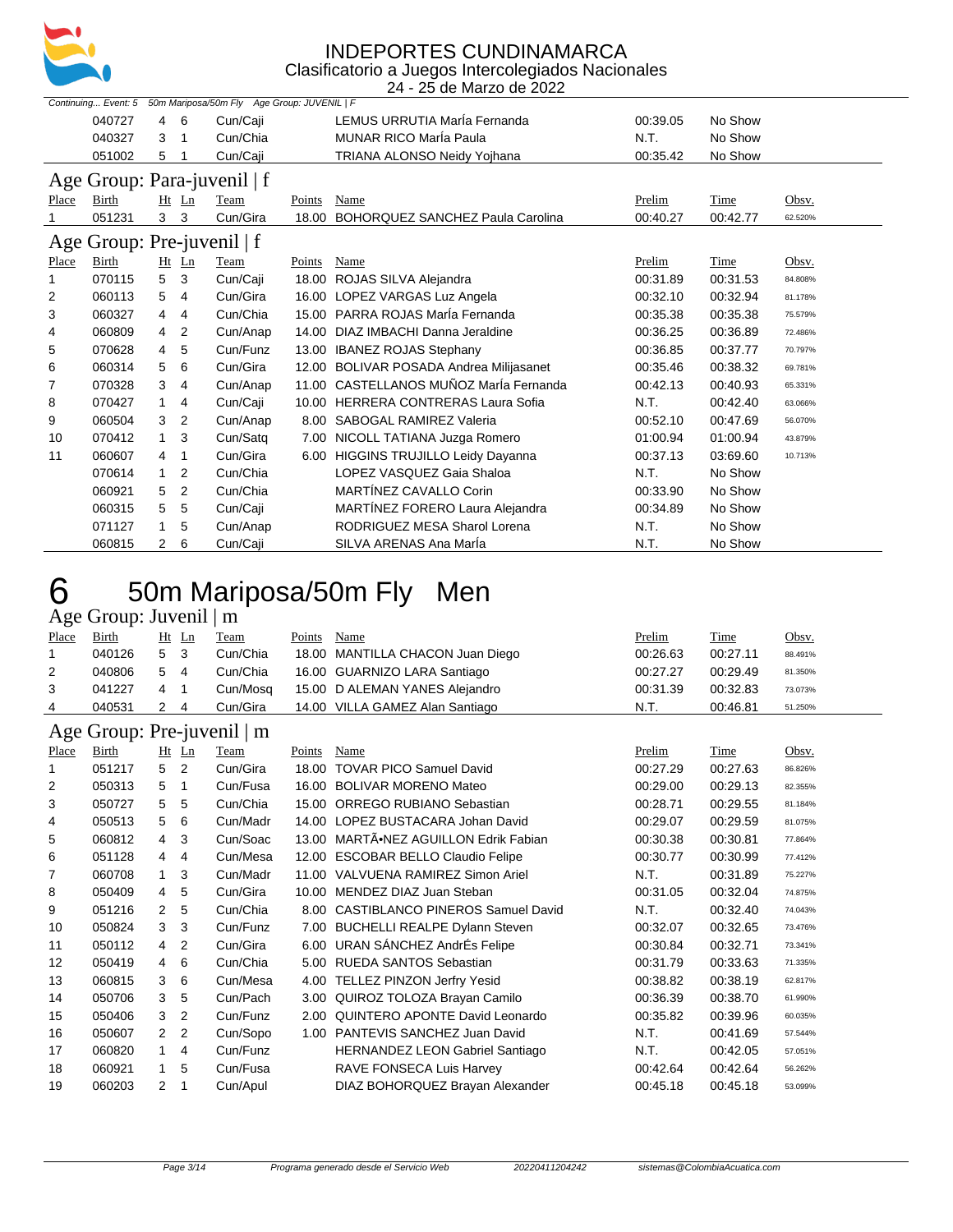

24 - 25 de Marzo de 2022

|    |        |            | Continuing Event: 6 50m Mariposa/50m Fly Age Group: PRE-JUVENIL   M |                                    |          |          |         |
|----|--------|------------|---------------------------------------------------------------------|------------------------------------|----------|----------|---------|
| 20 | 051023 | 2 3        | Cun/Fusa                                                            | CUERVO BURITICA Jairo Esteban      | 00:48.85 | 00:48.85 | 49.110% |
|    | 060913 | $1\quad 2$ | Cun/Chia                                                            | <b>BARBOSA CIRO Carlos Esteban</b> | N.T.     | No Show  |         |
|    | 060928 | 3 4        | Cun/Gira                                                            | CESPEDES LUGO Heryn Santiago       | 00:33.47 | No Show  |         |
|    | 060219 | 2 6        | Cun/Chia                                                            | FORERO MONTEJO Esteban Fernando    | N.T.     | No Show  |         |
|    | 060318 | 3          | Cun/Chia                                                            | MARTINEZ RODRIGUEZ Emilio          | 00:37.68 | No Show  |         |

### 8 400m Comb.Ind/400m Medley Men

Age Group: Juvenil | m

| Place | $\overline{\phantom{a}}$<br>Birth | Ht<br>Ln | l'eam                       | Points | Name                                                       | Prelim   | $-$<br>Time | Obsv |
|-------|-----------------------------------|----------|-----------------------------|--------|------------------------------------------------------------|----------|-------------|------|
|       | 040106                            |          | $\cdots$<br><i>:</i> un/Ca⊫ |        | <b>ARTINEZ</b><br>ВE<br>⊶ NDEK<br>MAF<br>Eduardo<br>Samuel | 04:34.89 | Show<br>No  |      |
|       |                                   |          |                             |        |                                                            |          |             |      |

#### 50m Libre/50m Free Women  $\overline{\Delta}$ ge Group: Juvenil | f

|       | $Age$ $U10$ up: $JU$ venii   1 |               |                |          |        |                                                 |          |          |         |  |  |
|-------|--------------------------------|---------------|----------------|----------|--------|-------------------------------------------------|----------|----------|---------|--|--|
| Place | Birth                          |               | $Ht$ Ln        | Team     | Points | Name                                            | Prelim   | Time     | Obsv.   |  |  |
|       | 050125                         | 3             | 3              | Cun/Chia | 18.00  | <b>BAUTISTA PRIETO Juliana</b>                  | 00:38.48 | 00:38.48 | 65.255% |  |  |
| 2     | 050523                         | 3             | $\overline{4}$ | Cun/Fusa |        | 16.00 DÕAZ PACHÃ <sup>3</sup> N Laura Alexandra | 00:39.18 | 00:39.18 | 64.089% |  |  |
| 3     | 051103                         | 3             | 6              | Cun/Fusa |        | 15.00 ORJUELA DAZA MarÍa Del Mar                | 00:39.88 | 00:39.88 | 62.964% |  |  |
| 4     | 050603                         | 3             | 2              | Cun/Satg |        | 14.00 LUISA FERNANDA Romero Aquilar             | 00:40.28 | 00:40.28 | 62.339% |  |  |
| 5     | 051202                         | 4             | 4              | Cun/Fusa |        | 13.00 PEREZ SANTANA Ana Sofia                   | 00:41.13 | 00:41.13 | 61.050% |  |  |
| 6     | 041222                         | 4             | 3              | Cun/Pach | 12.00  | AMESZOUITA SUESCA Valentina                     | 00:41.99 | 00:41.46 | 60.564% |  |  |
| 7     | 041110                         | 4             | 6              | Cun/Chia | 11.00  | <b>MOLINA QUINTERO Camila</b>                   | N.T.     | 01:01.91 | 40.559% |  |  |
| 8     | 051011                         | 3             | 1              | Cun/Funz |        | 10.00 HERNANDEZ ROSAS Margi Ximena              | N.T.     | 04:38.00 | 9.032%  |  |  |
|       | 040927                         | 4             | 1              | Cun/Chia |        | BORRAEZ Laura Alejandra                         | N.T.     | No Show  |         |  |  |
|       | 051124                         | $\mathcal{P}$ | $\overline{4}$ | Cun/Chia |        | CASTILLO JIMENEZ Juanita                        | N.T.     | No Show  |         |  |  |
|       | 040327                         | 4             | 5              | Cun/Chia |        | <b>MUNAR RICO Maria Paula</b>                   | N.T.     | No Show  |         |  |  |
|       | 050913                         | 3             | 5              | Cun/Chia |        | NUÑEZ GUEVARA Valentina                         | N.T.     | No Show  |         |  |  |
|       | 051122                         | $\mathcal{P}$ | 3              | Cun/Chia |        | OLAVE VALBUENA Sara Maria                       | N.T.     | No Show  |         |  |  |
|       | 051002                         | 6             | $\overline{4}$ | Cun/Caji |        | <b>TRIANA ALONSO Neidy Yojhana</b>              | 00:33.24 | No Show  |         |  |  |
|       | 020101                         | 4             | 2              | Cun/Chia |        | <b>VILLAMIL REYES Juliana</b>                   | N.T.     | No Show  |         |  |  |
|       |                                |               |                |          |        |                                                 |          |          |         |  |  |

#### Age Group: Para-juvenil | f

| Place | Birth                      |                | $Ht$ Ln | Team     | Points | Name                                     | Prelim   | Time     | Obsv.   |  |
|-------|----------------------------|----------------|---------|----------|--------|------------------------------------------|----------|----------|---------|--|
|       | 051231                     | 5              | 4       | Cun/Gira | 18.00  | BOHORQUEZ SANCHEZ Paula Carolina         | 00:36.22 | 00:37.85 | 66.341% |  |
|       | Age Group: Pre-juvenil   f |                |         |          |        |                                          |          |          |         |  |
| Place | Birth                      |                | $Ht$ Ln | Team     | Points | Name                                     | Prelim   | Time     | Obsv.   |  |
|       | 070115                     | $\overline{7}$ | 3       | Cun/Caji | 18.00  | ROJAS SILVA Alejandra                    | 00:29.12 | 00:29.94 | 83.868% |  |
| 2     | 060113                     | 7              | 4       | Cun/Gira |        | 16.00 LOPEZ VARGAS Luz Angela            | 00:30.56 | 00:31.46 | 79.816% |  |
| 3     | 060327                     |                | 2       | Cun/Chia |        | 15.00 PARRA ROJAS MarÍa Fernanda         | 00:30.97 | 00:31.47 | 79.790% |  |
| 4     | 070505                     | 7              | 6       | Cun/Zipa | 14.00  | PEÑA VASQUEZ Sara Teresa                 | 00:32.38 | 00:32.51 | 77.238% |  |
| 5     | 070628                     | 6              | -1      | Cun/Funz | 13.00  | <b>IBANEZ ROJAS Stephany</b>             | 00:33.77 | 00:33.34 | 75.315% |  |
| 6     | 070211                     | 6              | 5       | Cun/Mosq |        | 12.00 CARRENO MARTÍNEZ Ana MarÍa         | 00:33.65 | 00:34.06 | 73.723% |  |
| 7     | 070310                     | 6              | 3       | Cun/Gira | 11.00  | ARRIERO ROA MarÍa Alexandra              | 00:32.99 | 00:34.36 | 73.079% |  |
| 8     | 071104                     | 5              | 3       | Cun/Chia | 10.00  | <b>JIMENEZ PAVA Martina</b>              | 00:36.01 | 00:34.62 | 72.530% |  |
| 9     | 060314                     | 6              | 6       | Cun/Gira | 8.00   | <b>BOLIVAR POSADA Andrea Milijasanet</b> | 00:33.89 | 00:34.64 | 72.488% |  |
| 10    | 060809                     | 6              | 2       | Cun/Anap | 7.00   | DIAZ IMBACHI Danna Jeraldine             | 00:33.45 | 00:34.88 | 71.990% |  |
| 11    | 060607                     | $\overline{2}$ | 5       | Cun/Gira | 6.00   | <b>HIGGINS TRUJILLO Leidy Dayanna</b>    | N.T.     | 00:35.06 | 71.620% |  |
| 12    | 070328                     | 5              | 2       | Cun/Anap | 5.00   | CASTELLANOS MUÑOZ MarÍa Fernanda         | 00:36.26 | 00:35.25 | 71.234% |  |
| 13    | 070427                     | 5              | 1       | Cun/Caji | 4.00   | HERRERA CONTRERAS Laura Sofia            | 00:36.88 | 00:36.24 | 69.288% |  |
| 14    | 060705                     | 5              | 5       | Cun/Zipa | 3.00   | RODRIGUEZ VACA Aryanna Camila            | 00:36.49 | 00:36.53 | 68.738% |  |
| 15    | 060504                     | 5              | 6       | Cun/Anap | 2.00   | <b>SABOGAL RAMIREZ Valeria</b>           | 00:39.53 | 00:36.87 | 68.104% |  |
| 16    | 060615                     | 2              | 1       | Cun/Fusa | 1.00   | PALACIOS RAMIREZ Nikoll Stefany          | 00:37.95 | 00:37.95 | 66.166% |  |
| 17    | 071118                     | 1              | 1       | Cun/Satq |        | ACOSTA NARANJO Diana Marcela             | 00:42.15 | 00:42.15 | 59.573% |  |
| 18    | 070412                     | 1              | 3       | Cun/Satq |        | NICOLL TATIANA Juzga Romero              | 00:46.56 | 00:46.56 | 53.930% |  |
|       |                            |                |         |          |        |                                          |          |          |         |  |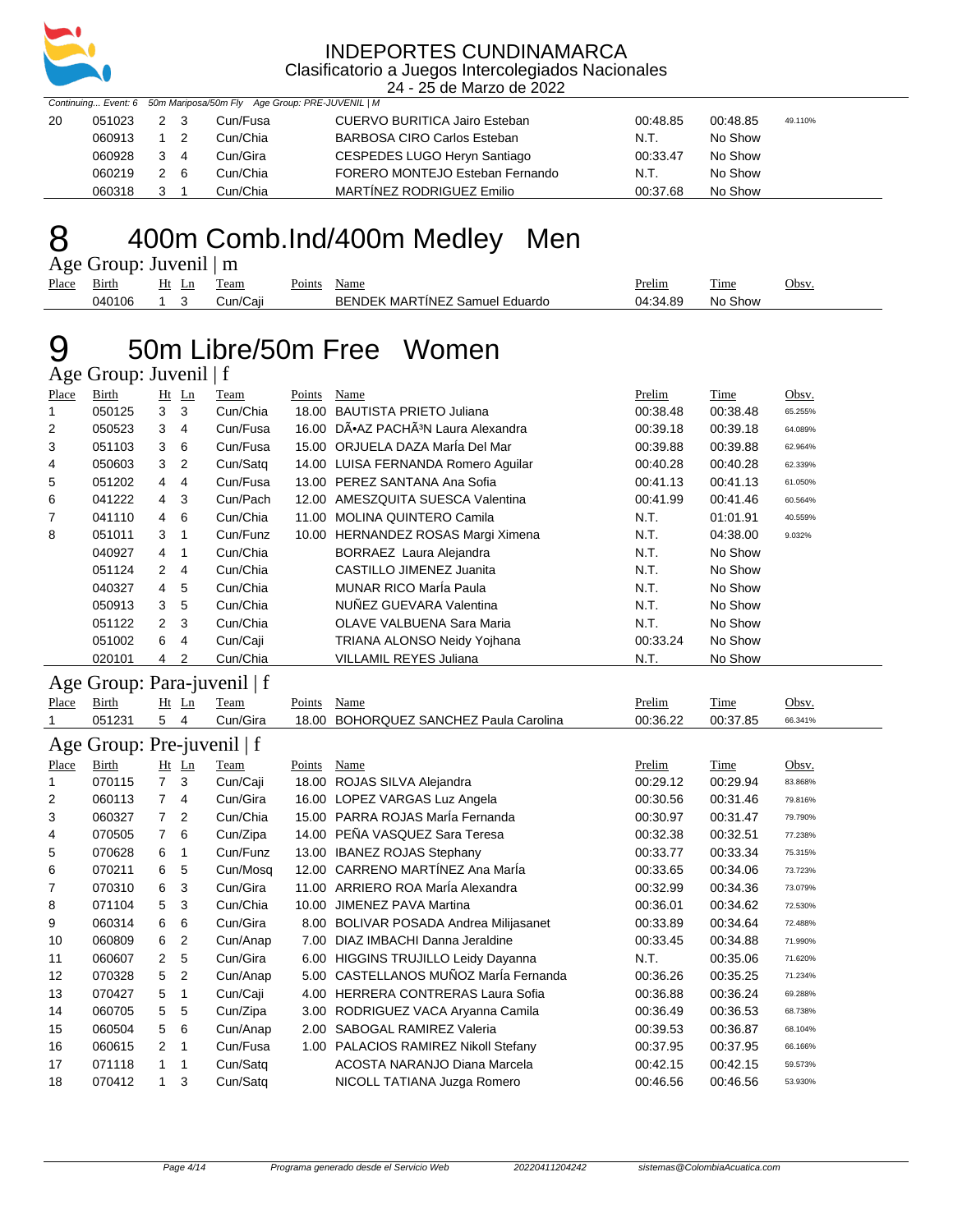

24 - 25 de Marzo de 2022

|    |        | Continuing Event: 9 50m Libre/50m Free Age Group: PRE-JUVENIL   F |                |          |                                 |          |          |         |  |
|----|--------|-------------------------------------------------------------------|----------------|----------|---------------------------------|----------|----------|---------|--|
| 19 | 071021 |                                                                   | 2              | Cun/Sopo | MORENO ARIZA Laura Dayana       | N.T.     | 01:05.13 | 38.554% |  |
|    | 070604 |                                                                   | -4             | Cun/Chia | CASTRO PEÑA Laura Sofia         | N.T.     | No Show  |         |  |
|    | 060302 | 2                                                                 | $\overline{2}$ | Cun/Chia | <b>DONOSO TOVAR Laura Maria</b> | N.T.     | No Show  |         |  |
|    | 060921 | 7                                                                 | -5             | Cun/Chia | MARTÍNEZ CAVALLO Corin          | 00:31.53 | No Show  |         |  |
|    | 060315 |                                                                   |                | Cun/Caji | MARTÍNEZ FORERO Laura Alejandra | 00:31.99 | No Show  |         |  |
|    | 061013 | 2                                                                 | - 6            | Cun/Chia | RODRIGUEZ CARDENAS Juliana      | N.T.     | No Show  |         |  |
|    | 071127 |                                                                   | -6             | Cun/Anap | RODRIGUEZ MESA Sharol Lorena    | N.T.     | No Show  |         |  |
|    | 071104 |                                                                   | 5              | Cun/Chia | URIBE ANGARITA Maria Jose       | N.T.     | No Show  |         |  |

## 50m Libre/50m Free Men

#### Age Group: Juvenil | m

| Place          | Birth                      |                | $Ht$ Ln | Team                             | Points | Name                                 | Prelim   | Time     | Obsv.   |  |  |
|----------------|----------------------------|----------------|---------|----------------------------------|--------|--------------------------------------|----------|----------|---------|--|--|
|                | 040106                     | 7 <sup>3</sup> |         | Cun/Caji                         |        | 18.00 BENDEK MARTÍNEZ Samuel Eduardo | 00:24.31 | 00:24.31 | 92.637% |  |  |
| $\overline{2}$ | 040806                     |                | 4       | Cun/Chia                         |        | 16.00 GUARNIZO LARA Santiago         | 00:25.39 | 00:26.29 | 85.660% |  |  |
| 3              | 040206                     | $7^{\circ}$    | -2      | Cun/Chia                         |        | 15.00 DOMINGUEZ GALINDO NicolÁs      | 00:25.92 | 00:26.34 | 85.497% |  |  |
| 4              | 040717                     | 5              | 4       | Cun/Funz                         |        | 14.00 MANCIPE WOLF NicolAs           | 00:29.80 | 00:29.42 | 76.547% |  |  |
| 5              | 041227                     | 6              | -6      | Cun/Mosq                         |        | 13.00 D ALEMAN YANES Alejandro       | 00:29.10 | 00:29.62 | 76.030% |  |  |
| 6              | 040531                     | 3 <sub>3</sub> |         | Cun/Gira                         |        | 12.00 VILLA GAMEZ Alan Santiago      | N.T.     | 00:35.18 | 64.014% |  |  |
|                |                            |                |         | Age Group: Para-juvenil $\mid$ m |        |                                      |          |          |         |  |  |
| Place          | <b>Birth</b>               |                | $Ht$ Ln | Team                             | Points | Name                                 | Prelim   | Time     | Obsv.   |  |  |
|                | 041231                     | 3 <sub>2</sub> |         | Cun/Arbe                         |        | JARA CASTELLANOS Julian Yesid        | N.T.     | No Show  |         |  |  |
|                | 041231                     | 3              | 4       | Cun/Arbe                         |        | <b>MORENO POVEDA Mauricio</b>        | N.T.     | No Show  |         |  |  |
|                | Age Group: Pre-juvenil   m |                |         |                                  |        |                                      |          |          |         |  |  |

| Place          | <b>Birth</b> | Ht             | Ln             | Team     | Points | Name                                   | Prelim   | Time     | Obsv.   |
|----------------|--------------|----------------|----------------|----------|--------|----------------------------------------|----------|----------|---------|
| 1              | 050727       | $\overline{7}$ | 5              | Cun/Chia | 18.00  | ORREGO RUBIANO Sebastian               | 00:26.55 | 00:26.97 | 83.500% |
| 2              | 060708       | 6              | 3              | Cun/Madr |        | 16.00 VALVUENA RAMIREZ Simon Ariel     | 00:28.03 | 00:27.93 | 80.630% |
| 3              | 050112       | $\overline{7}$ | 1              | Cun/Gira | 15.00  | URAN SÁNCHEZ AndrÉs Felipe             | 00:27.69 | 00:27.95 | 80.572% |
| 4              | 050809       | $\overline{7}$ | 6              | Cun/Chia |        | 14.00 DAZA FORERO Juan Esteban         | 00:27.88 | 00:28.43 | 79.212% |
| 5              | 050409       | 6              | $\mathbf{1}$   | Cun/Gira | 13.00  | MENDEZ DIAZ Juan Steban                | 00:28.92 | 00:28.74 | 78.358% |
| 6              | 060928       | 6              | $\overline{4}$ | Cun/Gira |        | 12.00 CESPEDES LUGO Heryn Santiago     | 00:28.45 | 00:28.78 | 78.249% |
| $\overline{7}$ | 060504       | 5              | 3              | Cun/Caji |        | 11.00 LOSADA RIOS Miguel Angel         | 00:28.89 | 00:28.89 | 77.951% |
| 8              | 060812       | 6              | $\overline{2}$ | Cun/Soac | 10.00  | MARTÃ.NEZ AGUILLON Edrik Fabian        | 00:28.59 | 00:29.02 | 77.602% |
| 9              | 050419       | 5              | 5              | Cun/Chia |        | 8.00 RUEDA SANTOS Sebastian            | 00:30.18 | 00:30.85 | 72.998% |
| 10             | 050824       | 5              | $\overline{2}$ | Cun/Funz | 7.00   | <b>BUCHELLI REALPE Dylann Steven</b>   | 00:29.94 | 00:31.15 | 72.295% |
| 11             | 051119       | 5              | 1              | Cun/Caji | 6.00   | PEDRAZA MEJÍA Juan David               | 00:30.60 | 00:31.16 | 72.272% |
| 12             | 051128       | 6              | 5              | Cun/Mesa |        | 5.00 ESCOBAR BELLO Claudio Felipe      | 00:28.82 | 00:31.78 | 70.862% |
| 13             | 060815       | 4              | $\mathbf{1}$   | Cun/Mesa | 4.00   | <b>TELLEZ PINZON Jerfry Yesid</b>      | 00:33.11 | 00:31.88 | 70.640% |
| 14             | 050706       | 4              | $\overline{4}$ | Cun/Pach | 3.00   | QUIROZ TOLOZA Brayan Camilo            | 00:31.24 | 00:32.29 | 69.743% |
| 15             | 050101       | 3              | 5              | Cun/Mosq | 2.00   | CASTRO RODRIGUEZ Jorge Estiven         | N.T.     | 00:32.38 | 69.549% |
| 16             | 050324       | 4              | 5              | Cun/Mosq |        | 1.00 FUENTES MORALES David Felipe      | 00:32.55 | 00:32.76 | 68.742% |
| 17             | 050327       | 3              | 1              | Cun/Fusa |        | RODRIGUEZ GARZON Diego Nicolas         | 00:33.90 | 00:33.90 | 66.431% |
| 18             | 050708       | $\overline{2}$ | 3              | Cun/Satq |        | <b>CUESTA GUTIERREZ Neyfer Jeffrey</b> | 00:34.02 | 00:34.02 | 66.196% |
| 19             | 050406       | 5              | 6              | Cun/Funz |        | QUINTERO APONTE David Leonardo         | 00:31.04 | 00:34.18 | 65.886% |
| 20             | 050830       | 2              | 2              | Cun/Satq |        | RUIZ S?NCHEZ Andr?s Mauricio           | 00:34.28 | 00:34.28 | 65.694% |
| 21             | 060820       | $\mathbf{1}$   | 3              | Cun/Funz |        | <b>HERNANDEZ LEON Gabriel Santiago</b> | N.T.     | 00:34.54 | 65.200% |
| 22             | 060928       | $\mathbf{1}$   | 4              | Cun/Pach |        | PAECHA PEREZ Cristian Ricardo          | N.T.     | 00:35.19 | 63.995% |
| 23             | 060203       | $\overline{2}$ | 5              | Cun/Apul |        | DIAZ BOHORQUEZ Brayan Alexander        | 00:35.28 | 00:35.28 | 63.832% |
| 24             | 061001       | $\mathbf{1}$   | $\overline{2}$ | Cun/Funz |        | PARRA ARIAS Andres Felipe              | N.T.     | 00:36.21 | 62.193% |
| 25             | 060921       | $\mathbf{1}$   | 5              | Cun/Fusa |        | RAVE FONSECA Luis Harvey               | 00:36.34 | 00:36.34 | 61.970% |
| 26             | 051023       | 4              | 6              | Cun/Fusa |        | <b>CUERVO BURITICA Jairo Esteban</b>   | 00:38.93 | 00:38.93 | 57.847% |
| 27             | 050607       | 3              | 6              | Cun/Sopo |        | PANTEVIS SANCHEZ Juan David            | N.T.     | 00:43.16 | 52.178% |
|                | 060913       | 4              | 3              | Cun/Chia |        | <b>BARBOSA CIRO Carlos Esteban</b>     | 00:31.10 | No Show  |         |
|                | 050725       | $\overline{2}$ | $\overline{4}$ | Cun/Chia |        | CANTOR GUZMAN Camilo AndrÉs            | N.T.     | No Show  |         |
|                |              |                |                |          |        |                                        |          |          |         |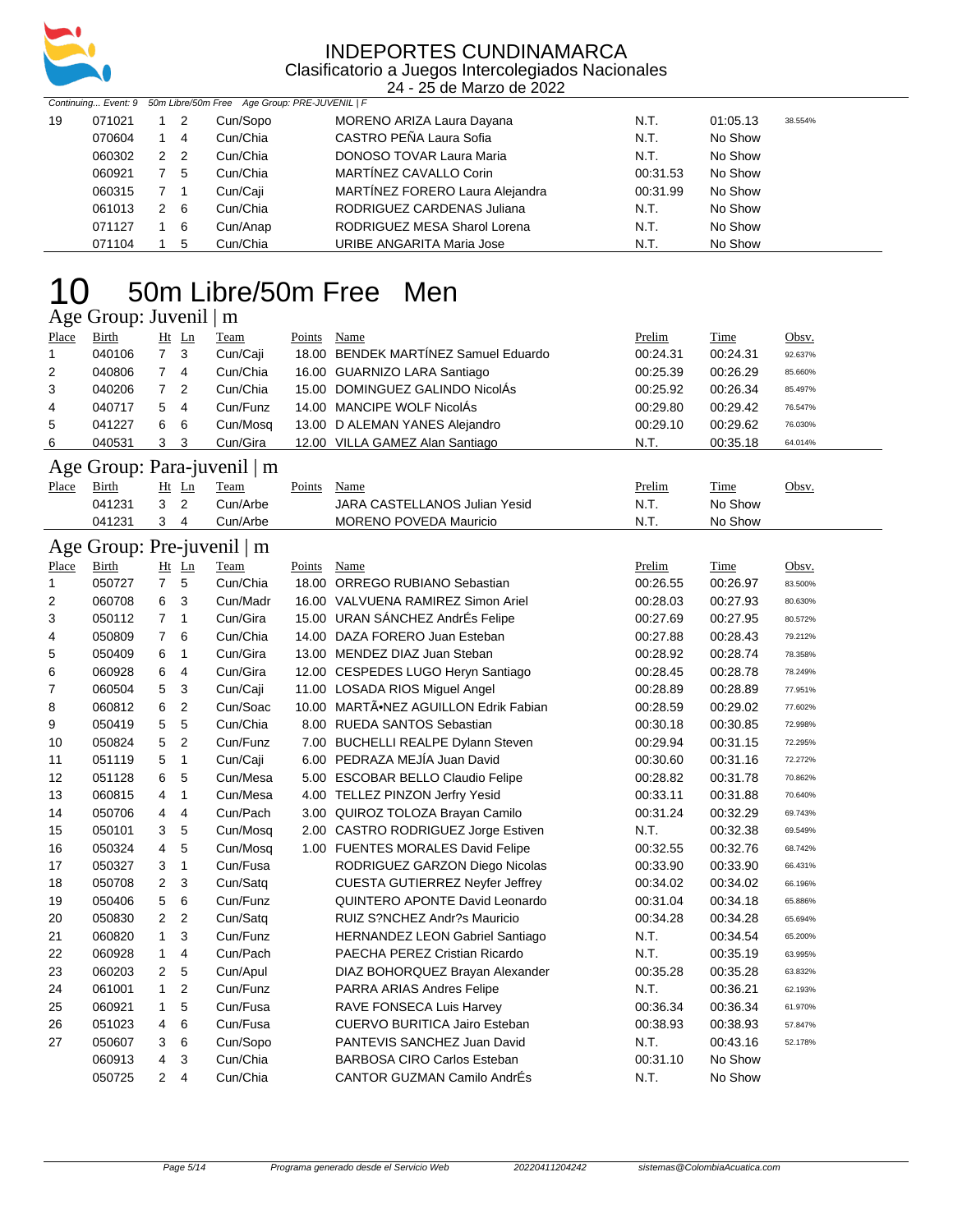

24 - 25 de Marzo de 2022

Continuing... Event: 10 50m Libre/50m Free Age Group: PRE-JUVENIL | M 060318 4 2 Cun/Chia MARTÍNEZ RODRIGUEZ Emilio 00:32.31 No Show

## 11 200m Mariposa/200m Fly Women

|       | Age Group: Juvenil $ f $ |             |  |             |             |                                    |               |         |       |  |  |
|-------|--------------------------|-------------|--|-------------|-------------|------------------------------------|---------------|---------|-------|--|--|
| Place | Birth                    | Ht Ln       |  | <b>Team</b> | Points Name |                                    | <b>Prelim</b> | Time    | Obsv. |  |  |
|       | 050914                   | $1 \quad 3$ |  | Cun/Caii    |             | <b>CARO CUESTAS Stefany</b>        | N.T.          | No Show |       |  |  |
|       | 051002                   | $1 \quad 4$ |  | Cun/Caii    |             | <b>TRIANA ALONSO Neidy Yojhana</b> | N.T.          | No Show |       |  |  |

### 200m Mariposa/200m Fly Men

Age Group: Juvenil | m

|       | $1.45$ $\sigma$ $1.54$ $\mu$ $\sigma$ $\sigma$ $\sigma$ $\sigma$ $\sigma$ $\sigma$ $\sigma$ |          |          |                             |                            |                                                                                                                                                                                                                                                |         |       |  |  |  |  |
|-------|---------------------------------------------------------------------------------------------|----------|----------|-----------------------------|----------------------------|------------------------------------------------------------------------------------------------------------------------------------------------------------------------------------------------------------------------------------------------|---------|-------|--|--|--|--|
| Place | Birth                                                                                       | Ht<br>Ln | Team     | $\mathbf{p}_{\text{oints}}$ | Name                       | Prelim<br><u> The Communication of the Communication of the Communication of the Communication of the Communication of the Communication of the Communication of the Communication of the Communication of the Communication of the Commun</u> | Time    | Obsv. |  |  |  |  |
|       | 040126                                                                                      |          | Cun/Chia |                             | MANTILLA CHACON Juan Diego | 02:36.28                                                                                                                                                                                                                                       | No Show |       |  |  |  |  |

# 100m Pecho/100m Breast Women

Age Group: Juvenil | f

| Place       | Birth                        | Ht | $\mathbf{L}$ n | Team                                | Points | Name                                  | Prelim       | Time     | Obsv.   |  |  |  |
|-------------|------------------------------|----|----------------|-------------------------------------|--------|---------------------------------------|--------------|----------|---------|--|--|--|
| $\mathbf 1$ | 050425                       | 3  | 3              | Cun/Gira                            |        | 18.00 VALENCIA CUELLAR Valentina      | 01:26.22     | 01:28.40 | 79.265% |  |  |  |
| 2           | 050707                       | 3  |                | Cun/Mosq                            |        | 16.00 FONSECA ZAMUDIO Jessica Juliana | N.T.         | 02:13.52 | 52.479% |  |  |  |
|             | 040727                       | 3  | 5              | Cun/Caji                            |        | LEMUS URRUTIA MarÍa Fernanda          | N.T.         | No Show  |         |  |  |  |
|             | 051122                       | 3  | -6             | Cun/Chia                            |        | OLAVE VALBUENA Sara Maria             | N.T.         | No Show  |         |  |  |  |
|             | Age Group: Pre-juvenil $ f $ |    |                |                                     |        |                                       |              |          |         |  |  |  |
| Place       | <b>Birth</b>                 | Ht | Ln             | Team                                | Points | Name                                  | Prelim       | Time     | Obsv.   |  |  |  |
|             | 060607                       | 3  | 4              | Cun/Gira                            |        | 18.00 HIGGINS TRUJILLO Leidy Dayanna  | 01:33.80     | 01:33.47 | 74.965% |  |  |  |
| $\sim$      | 000705                       |    |                | $\alpha$ $\alpha$ $\alpha$ $\alpha$ |        | $10.00$ BOBBIOUEZ VAOA A  O           | $\mathbf{r}$ | 0.10000  | .       |  |  |  |

| 2 | 060705 | 2 | $\overline{2}$ | Cun/Zipa | 16.00 RODRIGUEZ VACA Aryanna Camila | N.T.     | 01:38.90 | 70.849% |
|---|--------|---|----------------|----------|-------------------------------------|----------|----------|---------|
| 3 | 060711 |   | -5             | Cun/Chia | 15.00 AMAYA CASTELLANOS Ana María   | 01:47.43 | 01:47.43 | 65.224% |
| 4 | 060219 | 2 | -3             | Cun/Tabi | 14.00 GUTIERREZ GONZ?LEZ Elisabet   | N.T.     | 01:47.85 | 64.970% |
| 5 | 071104 | 3 | -2             | Cun/Chia | 13.00 JIMENEZ PAVA Martina          | 01:53.09 | 01:49.78 | 63.828% |
|   | 070604 |   | 4              | Cun/Chia | CASTRO PEÑA Laura Sofia             | N.T.     | No Show  |         |
|   | 060302 | 2 | 4              | Cun/Chia | <b>DONOSO TOVAR Laura Maria</b>     | N.T.     | No Show  |         |
|   | 061013 |   | 3              | Cun/Chia | RODRIGUEZ CARDENAS Juliana          | N.T.     | No Show  |         |
|   | 071104 |   |                | Cun/Chia | URIBE ANGARITA Maria Jose           | N.T.     | No Show  |         |

## 100m Pecho/100m Breast Men

| Age Group: Juvenil $\mid$ m |                                 |     |         |             |        |                                      |          |             |         |  |  |
|-----------------------------|---------------------------------|-----|---------|-------------|--------|--------------------------------------|----------|-------------|---------|--|--|
| Place                       | <b>Birth</b>                    |     | $Ht$ Ln | <b>Team</b> | Points | Name                                 | Prelim   | <u>Time</u> | Obsv.   |  |  |
|                             | 040106                          | 2 3 |         | Cun/Caji    |        | 18.00 BENDEK MARTÍNEZ Samuel Eduardo | 01:05.44 | 01:08.90    | 86.981% |  |  |
| 2                           | 040206                          | 2   | 4       | Cun/Chia    |        | 16.00 DOMINGUEZ GALINDO NicolÁs      | 01:07.93 | 01:08.93    | 86.943% |  |  |
| 3                           | 040126                          |     | 4       | Cun/Chia    |        | 15.00 MANTILLA CHACON Juan Diego     | 01:26.86 | 01:26.86    | 68.996% |  |  |
|                             | Age Group: Pre-juvenil $\mid$ m |     |         |             |        |                                      |          |             |         |  |  |
| Place                       | <b>Birth</b>                    |     | $Ht$ Ln | Team        | Points | Name                                 | Prelim   | Time        | Obsv.   |  |  |

| Birth  |   |   | Team                                                | Points | Name | Prelim                                                                                                                                                                                                                                                                                                        | <b>Time</b> | Obsv.   |
|--------|---|---|-----------------------------------------------------|--------|------|---------------------------------------------------------------------------------------------------------------------------------------------------------------------------------------------------------------------------------------------------------------------------------------------------------------|-------------|---------|
| 050313 | 2 |   | Cun/Fusa                                            |        |      | 01:16.34                                                                                                                                                                                                                                                                                                      | 01:16.34    | 78.504% |
| 050419 |   | 3 | Cun/Chia                                            |        |      | 01:23.91                                                                                                                                                                                                                                                                                                      | 01:20.71    | 74.254% |
| 060711 | 2 |   | Cun/Chia                                            |        |      | 01:18.98                                                                                                                                                                                                                                                                                                      | 01:23.58    | 71.704% |
| 060708 | 2 |   | Cun/Madr                                            |        |      | 01:18.78                                                                                                                                                                                                                                                                                                      | 01:24.66    | 70.789% |
| 050727 | 2 |   | Cun/Chia                                            |        |      | 01:21.46                                                                                                                                                                                                                                                                                                      | 01:25.15    | 70.382% |
| 050409 |   | 5 | Cun/Gira                                            |        |      | N.T.                                                                                                                                                                                                                                                                                                          | 01:28.37    | 67.817% |
| 050830 |   |   | Cun/Satg                                            |        |      | 01:34.15                                                                                                                                                                                                                                                                                                      | 01:34.15    | 63.654% |
| 051119 |   |   | Cun/Caji                                            |        |      | N.T.                                                                                                                                                                                                                                                                                                          | 01:35.90    | 62.492% |
| 050327 |   |   | Cun/Fusa                                            |        |      | 01:53.25                                                                                                                                                                                                                                                                                                      | 01:53.25    | 52.918% |
|        |   |   | $Ht$ Ln<br>$\overline{2}$<br>-5<br>- 6<br>- 6<br>-2 |        |      | 18.00 BOLIVAR MORENO Mateo<br>16.00 RUEDA SANTOS Sebastian<br>15.00 TOBO MARIN Javier<br>14.00 VALVUENA RAMIREZ Simon Ariel<br>13.00 ORREGO RUBIANO Sebastian<br>12.00 MENDEZ DIAZ Juan Steban<br>11.00 RUIZ S?NCHEZ Andr?s Mauricio<br>10.00 PEDRAZA MEJÍA Juan David<br>8.00 RODRIGUEZ GARZON Diego Nicolas |             |         |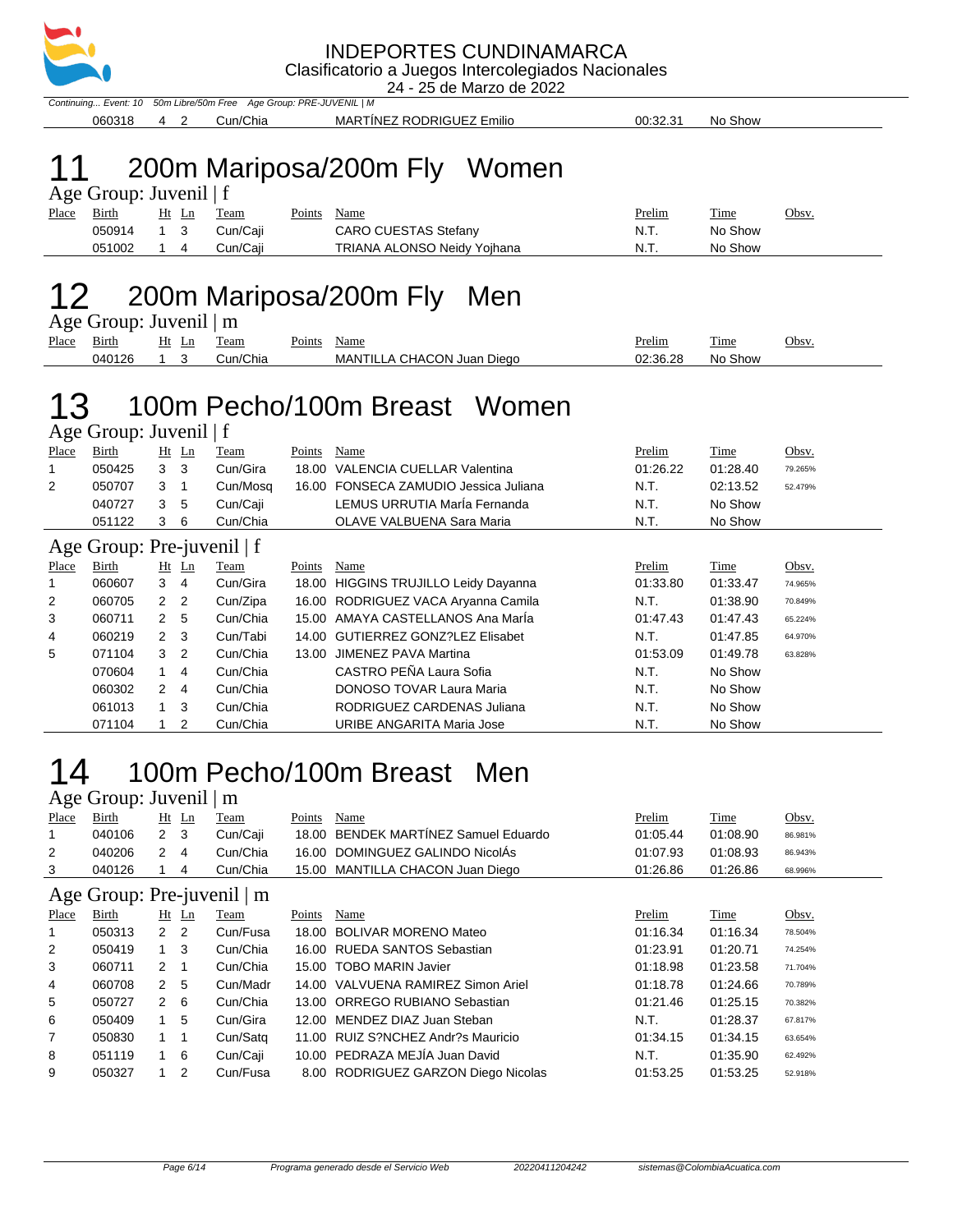

Continuing... Event: 16 800m Libre/800m Free Age Group: PRE-JUVENIL | M

# 16 800m Libre/800m Free Men

| Age Group: Pre-juvenil   m |  |  |
|----------------------------|--|--|
|                            |  |  |

| Place | Birth      | Ht Ln | Team     | Points | Name                           | Prelim   | <b>Time</b> | Obsv. |
|-------|------------|-------|----------|--------|--------------------------------|----------|-------------|-------|
|       | 050101     |       | Cun/Mosq |        | CASTRO RODRIGUEZ Jorge Estiven | N.T.     | No Show     |       |
|       | 050513 1 4 |       | Cun/Madr |        | LOPEZ BUSTACARA Johan David    | 10:37.24 | No Show     |       |
|       | 051217     |       | Cun/Gira |        | <b>TOVAR PICO Samuel David</b> | 09:53.16 | No Show     |       |

### 17 400m Libre/400m Free Women

#### Age Group: Juvenil | f

| Place                        | Birth  | Ht  | Ln    | Team     | Points | Name                              | Prelim   | Time     | Obsv.   |  |  |  |
|------------------------------|--------|-----|-------|----------|--------|-----------------------------------|----------|----------|---------|--|--|--|
|                              | 050425 |     | 4     | Cun/Gira |        | 18.00 VALENCIA CUELLAR Valentina  | N.T.     | 06:25.92 | 65.972% |  |  |  |
| 2                            | 050125 |     | 6     | Cun/Chia |        | 16.00 BAUTISTA PRIETO Juliana     | N.T.     | 07:15.46 | 58.467% |  |  |  |
| Age Group: Pre-juvenil $ f $ |        |     |       |          |        |                                   |          |          |         |  |  |  |
| Place                        | Birth  |     | Ht Ln | Team     | Points | Name                              | Prelim   | Time     | Obsv.   |  |  |  |
|                              | 070505 | 1 3 |       | Cun/Zipa |        | 18.00 PEÑA VASQUEZ Sara Teresa    | 06:05.97 | 05:23.88 | 78.609% |  |  |  |
| 2                            | 070310 |     | 5     | Cun/Gira |        | 16.00 ARRIERO ROA María Alexandra | N.T.     | 06:07.25 | 69.326% |  |  |  |
| 3                            | 060711 |     |       | Cun/Chia |        | 15.00 AMAYA CASTELLANOS Ana MarÍa | N.T.     | 06:44.02 | 63.017% |  |  |  |
| 4                            | 060219 |     | 2     | Cun/Tabi |        | 14.00 GUTIERREZ GONZ?LEZ Elisabet | N.T.     | 07:26.59 | 57.010% |  |  |  |

### 18 400m Libre/400m Free Men

#### Age Group: Juvenil | m

| Place | Birth                      | Ht | Ln      | Team     | Points | Name                                  | Prelim   | Time     | Obsv.   |  |  |  |  |
|-------|----------------------------|----|---------|----------|--------|---------------------------------------|----------|----------|---------|--|--|--|--|
|       | 040806                     |    | 3       | Cun/Chia |        | 18.00 GUARNIZO LARA Santiago          | 04:40.98 | 04:39.48 | 82.789% |  |  |  |  |
| 2     | 040206                     |    | 6       | Cun/Chia |        | 16.00 DOMINGUEZ GALINDO NicolÁs       | N.T.     | 04:54.48 | 78.572% |  |  |  |  |
|       | 040106                     |    |         | Cun/Caji |        | <b>BENDEK MARTINEZ Samuel Eduardo</b> | N.T.     | No Show  |         |  |  |  |  |
|       | Age Group: Pre-juvenil   m |    |         |          |        |                                       |          |          |         |  |  |  |  |
| Place | Birth                      |    | $Ht$ Ln | Team     | Points | Name                                  | Prelim   | Time     | Obsv.   |  |  |  |  |
|       | 050513                     |    | 4       | Cun/Madr |        | 18.00 LOPEZ BUSTACARA Johan David     | 05:04.87 | 04:55.72 | 78.243% |  |  |  |  |
| 2     | 050112                     |    | 2       | Cun/Gira |        | 16.00 URAN SÁNCHEZ AndrÉs Felipe      | N.T.     | 05:29.81 | 70.156% |  |  |  |  |
| 3     | 050725                     |    | 5       | Cun/Chia |        | 15.00 CANTOR GUZMAN Camilo AndrÉs     | N.T.     | 05:29.96 | 70.124% |  |  |  |  |

### 19 200m Espalda/200m Back Women

#### Age Group: Juvenil | f Place Birth Ht Ln Team Points Name **Prelim** Time Obsv. 040706 1 2 Cun/Chia MOLINA REINA Maria Alejandre N.T. No Show Age Group: Pre-juvenil | f<br>Place Birth Ht Ln Team Place Birth Ht Ln Team Points Name Prelim Time Obsv. 1 070211 1 3 Cun/Mosq 18.00 CARRENO MARTÍNEZ Ana MarÍa 02:53.58 02:50.79 78.248% 2 070310 1 5 Cun/Gira 16.00 ARRIERO ROA María Alexandra N.T. 03:05.06 72.214% 060815 1 4 Cun/Caji SILVA ARENAS Ana MarÍa 03:02.91 No Show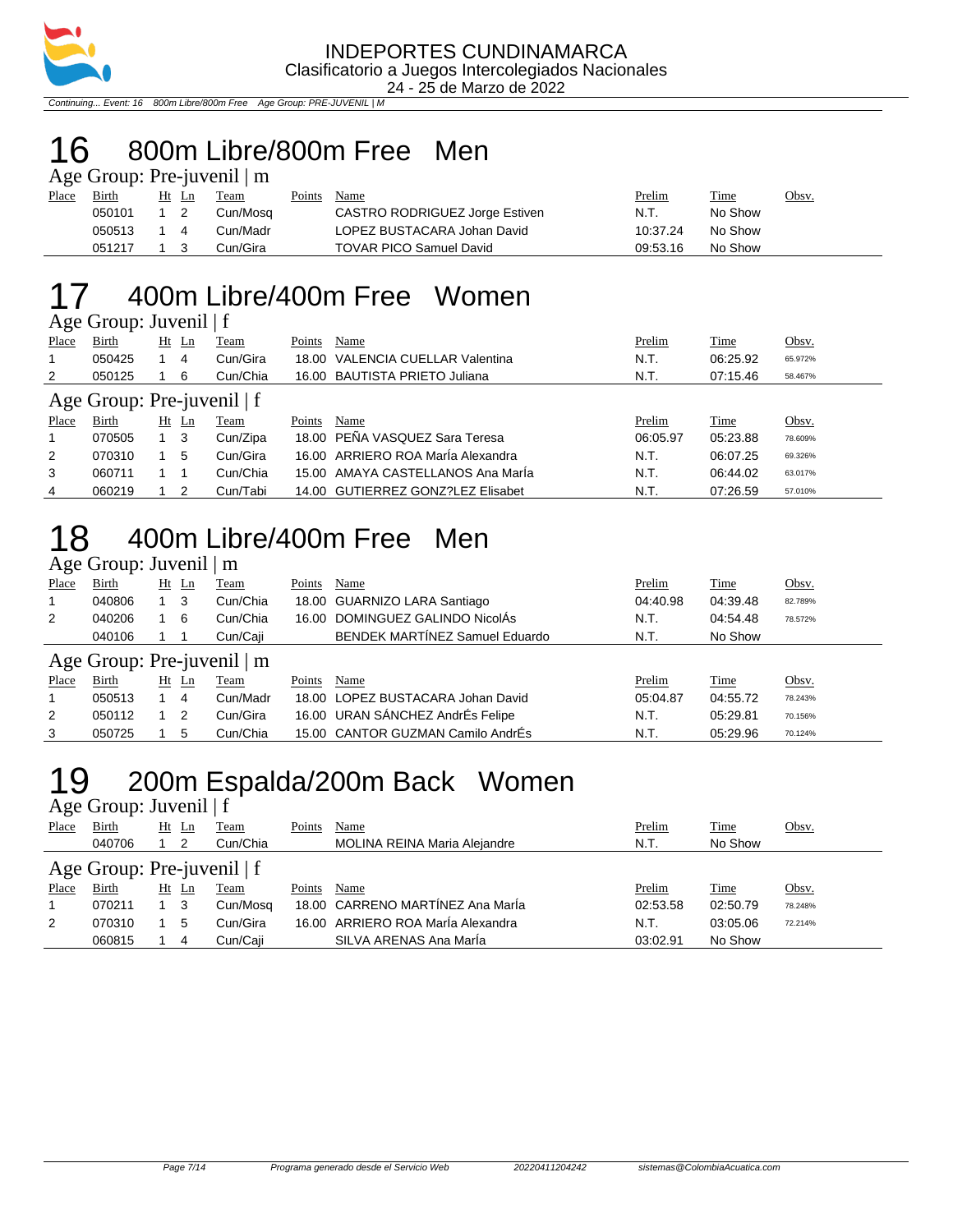

## 20 200m Espalda/200m Back Men

|                                 | Age Group: Juvenil $\mid$ m |    |       |             |        |                                       |          |             |         |  |  |  |  |  |
|---------------------------------|-----------------------------|----|-------|-------------|--------|---------------------------------------|----------|-------------|---------|--|--|--|--|--|
| Place                           | Birth                       |    | Ht Ln | <b>Team</b> | Points | Name                                  | Prelim   | Time        | Obsv.   |  |  |  |  |  |
|                                 | 040126                      |    | -3    | Cun/Chia    |        | 18.00 MANTILLA CHACON Juan Diego      | 02:16.93 | 02:26.50    | 79.454% |  |  |  |  |  |
| Age Group: Pre-juvenil $\mid$ m |                             |    |       |             |        |                                       |          |             |         |  |  |  |  |  |
| Place                           | <b>Birth</b>                | Ht | Ln    | <u>Team</u> | Points | Name                                  | Prelim   | <b>Time</b> | Obsv.   |  |  |  |  |  |
|                                 | 050809                      |    | -4    | Cun/Chia    |        | 18.00 DAZA FORERO Juan Esteban        | 02:22.97 | 02:29.60    | 77.807% |  |  |  |  |  |
| 2                               | 060711                      |    | -2    | Cun/Chia    |        | 16.00 TOBO MARIN Javier               | 02:34.74 | 02:39.30    | 73.070% |  |  |  |  |  |
| 3                               | 050708                      |    | 5     | Cun/Sata    |        | 15.00 CUESTA GUTIERREZ Neyfer Jeffrey | N.T.     | 03:32.82    | 54.694% |  |  |  |  |  |

### 50m Pecho/50m Breast Women

| Age Group: Juvenil   f |  |  |
|------------------------|--|--|
|                        |  |  |

| Place | Birth  |               | $Ht$ Ln | Team     | Points | Name                                            | Prelim   | Time     | Obsv.   |
|-------|--------|---------------|---------|----------|--------|-------------------------------------------------|----------|----------|---------|
|       | 050425 | 4             | -3      | Cun/Gira |        | 18.00 VALENCIA CUELLAR Valentina                | 00:38.51 | 00:39.50 | 81.494% |
| 2     | 050523 | 2             | -5      | Cun/Fusa |        | 16.00 DÕAZ PACHÃ <sup>3</sup> N Laura Alexandra | N.T.     | 00:48.36 | 66.563% |
| 3     | 041222 | 3             | 6       | Cun/Pach |        | 15.00 AMESZQUITA SUESCA Valentina               | 00:52.03 | 00:52.80 | 60.966% |
| 4     | 050125 | $\mathcal{P}$ | - 2     | Cun/Chia |        | 14.00 BAUTISTA PRIETO Juliana                   | N.T.     | 00:52.94 | 60.805% |
| 5     | 051202 | 2             | - 3     | Cun/Fusa |        | 13.00 PEREZ SANTANA Ana Sofia                   | 00:56.56 | 01:05.01 | 49.515% |
|       | 040727 | 3             | 3       | Cun/Caji |        | LEMUS URRUTIA MarÍa Fernanda                    | 00:44.22 | No Show  |         |
|       | 040327 | 2             | 4       | Cun/Chia |        | <b>MUNAR RICO MarÍa Paula</b>                   | N.T.     | No Show  |         |

#### Age Group: Para-juvenil | f

| Age Group: Para-juvenil   f |                            |                |         |          |        |                                       |          |          |         |  |
|-----------------------------|----------------------------|----------------|---------|----------|--------|---------------------------------------|----------|----------|---------|--|
| Place                       | Birth                      |                | $Ht$ Ln | Team     | Points | Name                                  | Prelim   | Time     | Obsv.   |  |
|                             | 051231                     | 3              | 4       | Cun/Gira | 18.00  | BOHORQUEZ SANCHEZ Paula Carolina      | 00:47.80 | 00:48.80 | 65.963% |  |
|                             | Age Group: Pre-juvenil   f |                |         |          |        |                                       |          |          |         |  |
| Place                       | Birth                      |                | $Ht$ Ln | Team     | Points | Name                                  | Prelim   | Time     | Obsv.   |  |
| 1                           | 060113                     | $\overline{4}$ | 4       | Cun/Gira | 18.00  | LOPEZ VARGAS Luz Angela               | 00:39.40 | 00:41.11 | 78.302% |  |
| 2                           | 060607                     | 4              | 5       | Cun/Gira | 16.00  | <b>HIGGINS TRUJILLO Leidy Dayanna</b> | 00:42.42 | 00:41.46 | 77.641% |  |
| 3                           | 060705                     | 4              | -1      | Cun/Zipa | 15.00  | RODRIGUEZ VACA Aryanna Camila         | 00:43.28 | 00:44.69 | 72.030% |  |
| 4                           | 060327                     | 4              | 6       | Cun/Chia | 14.00  | PARRA ROJAS María Fernanda            | 00:43.30 | 00:45.12 | 71.343% |  |
| 5                           | 060809                     | 1              | 4       | Cun/Anap | 13.00  | DIAZ IMBACHI Danna Jeraldine          | N.T.     | 00:47.54 | 67.711% |  |
| 6                           | 071104                     | 3              | -1      | Cun/Chia | 12.00  | JIMENEZ PAVA Martina                  | 00:49.89 | 00:47.88 | 67.231% |  |
| 7                           | 060615                     | $\overline{2}$ | 6       | Cun/Fusa | 11.00  | PALACIOS RAMIREZ Nikoll Stefany       | N.T.     | 00:50.16 | 64.175% |  |
| 8                           | 070427                     | 3              | 5       | Cun/Caji | 10.00  | <b>HERRERA CONTRERAS Laura Sofia</b>  | 00:49.00 | 00:50.72 | 63.466% |  |
| 9                           | 071127                     | $\mathbf{1}$   | 6       | Cun/Anap | 8.00   | RODRIGUEZ MESA Sharol Lorena          | N.T.     | 00:52.18 | 61.690% |  |
| 10                          | 071118                     | 1              | 1       | Cun/Satg | 7.00   | ACOSTA NARANJO Diana Marcela          | N.T.     | 00:53.37 | 60.315% |  |
| 11                          | 070614                     | 5              | -1      | Cun/Chia | 6.00   | LOPEZ VASQUEZ Gaia Shaloa             | N.T.     | 00:54.40 | 59.173% |  |
| 12                          | 070412                     | 1              | 2       | Cun/Satg | 5.00   | NICOLL TATIANA Juzga Romero           | N.T.     | 01:10.10 | 45.920% |  |
|                             | 070604                     | 1              | 5       | Cun/Chia |        | CASTRO PEÑA Laura Sofia               | N.T.     | No Show  |         |  |
|                             | 060302                     | $\overline{2}$ | 1       | Cun/Chia |        | DONOSO TOVAR Laura Maria              | N.T.     | No Show  |         |  |
|                             | 060315                     | 4              | 2       | Cun/Caji |        | MARTÍNEZ FORERO Laura Alejandra       | 00:40.68 | No Show  |         |  |
|                             | 060815                     | 3              | 2       | Cun/Caji |        | SILVA ARENAS Ana Maria                | 00:48.68 | No Show  |         |  |

### 50m Pecho/50m Breast Men

#### Age Group: Juvenil | m

| Place | Birth  | Ht Ln | Team     | Points | Name                            | Prelim   | Time     | <u>Obsv.</u> |
|-------|--------|-------|----------|--------|---------------------------------|----------|----------|--------------|
|       | 040206 | 5 3   | Cun/Chia |        | 18.00 DOMINGUEZ GALINDO NicolAs | 00:30.42 | 00:31.02 | 88.072%      |
|       | 041227 | 4 3   | Cun/Mosa |        | 16.00 D ALEMAN YANES Alejandro  | 00:38.74 | 00:39.08 | 69.908%      |
|       | 040531 |       | Cun/Gira |        | 15.00 VILLA GAMEZ Alan Santiago | N.T.     | 00:57.24 | 47.729%      |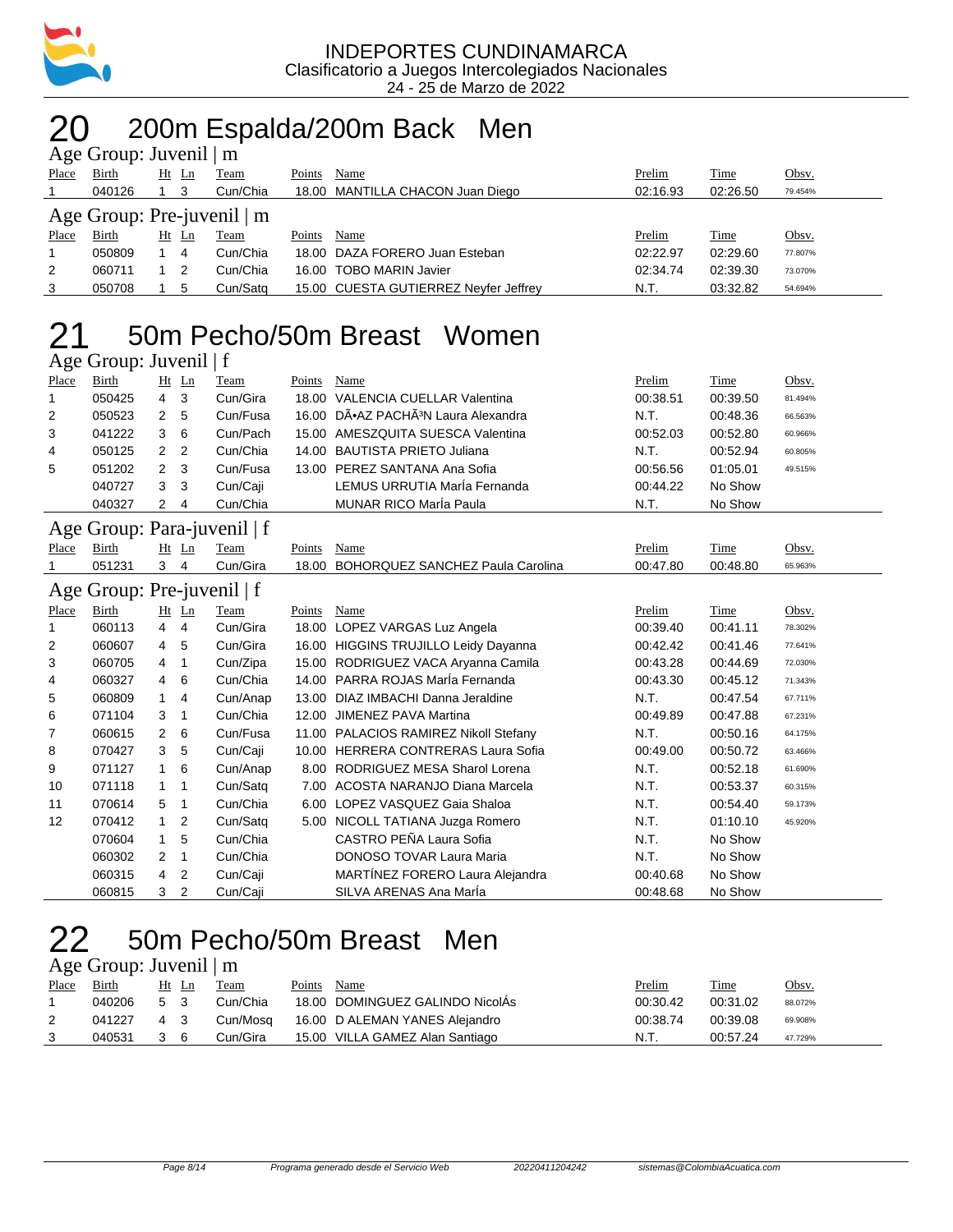

#### 50m Pecho/50m Breast Men  $\overline{A}$ ge Group: Pre-juvenil | m

| ้⊂    | - - <b>-</b> - |                      |                |          |        |                                         |          |          |         |
|-------|----------------|----------------------|----------------|----------|--------|-----------------------------------------|----------|----------|---------|
| Place | Birth          |                      | $Ht$ Ln        | Team     | Points | Name                                    | Prelim   | Time     | Obsv.   |
| 1     | 050313         | 5                    | 2              | Cun/Fusa |        | 18.00 BOLIVAR MORENO Mateo              | 00:34.51 | 00:34.19 | 79.906% |
| 2     | 060708         | 5                    | 4              | Cun/Madr |        | 16.00 VALVUENA RAMIREZ Simon Ariel      | 00:34.32 | 00:35.18 | 77.658% |
| 3     | 050419         | 5                    | 6              | Cun/Chia |        | 15.00 RUEDA SANTOS Sebastian            | 00:36.29 | 00:35.28 | 77.438% |
| 4     | 060711         | 5                    | 1              | Cun/Chia | 14.00  | <b>TOBO MARIN Javier</b>                | 00:35.76 | 00:35.44 | 77.088% |
| 5     | 050727         | 5                    | 5              | Cun/Chia | 13.00  | ORREGO RUBIANO Sebastian                | 00:35.35 | 00:35.59 | 76.763% |
| 6     | 050112         | $\overline{4}$       | 4              | Cun/Gira |        | 12.00 URAN SÁNCHEZ AndrÉs Felipe        | 00:38.86 | 00:38.04 | 71.819% |
| 7     | 050830         | $\overline{2}$       | $\mathbf 1$    | Cun/Satq | 11.00  | RUIZ S?NCHEZ Andr?s Mauricio            | N.T.     | 00:39.97 | 68.351% |
| 8     | 060504         | 4                    | -1             | Cun/Caji | 10.00  | LOSADA RIOS Miguel Angel                | 00:40.37 | 00:40.06 | 68.198% |
| 9     | 051128         | $\overline{4}$       | 2              | Cun/Mesa |        | 8.00 ESCOBAR BELLO Claudio Felipe       | 00:39.20 | 00:40.15 | 68.045% |
| 10    | 051216         | 2                    | 6              | Cun/Chia | 7.00   | <b>CASTIBLANCO PINEROS Samuel David</b> | N.T.     | 00:40.28 | 67.825% |
| 11    | 050324         | $\overline{4}$       | 6              | Cun/Mosq |        | 6.00 FUENTES MORALES David Felipe       | 00:42.66 | 00:42.02 | 65.017% |
| 12    | 060928         | 3                    | 2              | Cun/Gira |        | 5.00 CESPEDES LUGO Heryn Santiago       | 00:45.72 | 00:42.09 | 64.909% |
| 13    | 050101         | 2                    | 3              | Cun/Mosa |        | 4.00 CASTRO RODRIGUEZ Jorge Estiven     | N.T.     | 00:45.34 | 60.256% |
| 14    | 050706         | 3                    | 3              | Cun/Pach |        | 3.00 QUIROZ TOLOZA Brayan Camilo        | 00:43.05 | 00:46.16 | 59.185% |
| 15    | 061001         | $\mathbf{1}$         | 2              | Cun/Funz |        | 2.00 PARRA ARIAS Andres Felipe          | N.T.     | 00:47.71 | 57.263% |
| 16    | 060203         | $\mathbf{1}$         | 3              | Cun/Apul |        | 1.00 DIAZ BOHORQUEZ Brayan Alexander    | N.T.     | 00:48.12 | 56.775% |
| 17    | 050708         | $\mathbf{2}$         | 5              | Cun/Satq |        | <b>CUESTA GUTIERREZ Neyfer Jeffrey</b>  | N.T.     | 00:48.68 | 56.122% |
| 18    | 060928         | $\mathbf{1}$         | 4              | Cun/Pach |        | PAECHA PEREZ Cristian Ricardo           | N.T.     | 00:49.94 | 54.706% |
| 19    | 050327         | 2                    | 4              | Cun/Fusa |        | RODRIGUEZ GARZON Diego Nicolas          | N.T.     | 00:50.81 | 53.769% |
| 20    | 060921         | 3                    | 5              | Cun/Fusa |        | RAVE FONSECA Luis Harvey                | 00:54.43 | 00:52.22 | 52.317% |
| 21    | 051023         | 3                    | 1              | Cun/Fusa |        | <b>CUERVO BURITICA Jairo Esteban</b>    | 01:00.29 | 00:59.37 | 46.017% |
| 22    | 050409         | $\overline{4}$       | 5              | Cun/Gira |        | MENDEZ DIAZ Juan Steban                 | 00:39.75 | 00:87.13 | 31.355% |
|       | 060318         | 3                    | 4              | Cun/Chia |        | MARTÍNEZ RODRIGUEZ Emilio               | 00:44.88 | No Show  |         |
|       | 050607         | $\mathbf{2}^{\circ}$ | $\overline{2}$ | Cun/Sopo |        | PANTEVIS SANCHEZ Juan David             | N.T.     | No Show  |         |
|       |                |                      |                |          |        |                                         |          |          |         |

## 23 200m Comb.Ind/200m Medley Women

|       | Age Group: Juvenil $ f $     |    |                |          |        |                                 |          |          |         |  |  |  |  |  |
|-------|------------------------------|----|----------------|----------|--------|---------------------------------|----------|----------|---------|--|--|--|--|--|
| Place | Birth                        | Ht | $\mathbf{L}$ n | Team     | Points | Name                            | Prelim   | Time     | Obsv.   |  |  |  |  |  |
|       | 050914                       |    | 5              | Cun/Caji |        | 18.00 CARO CUESTAS Stefany      | N.T.     | 03:02.31 | 75.454% |  |  |  |  |  |
|       | 040727                       |    | 2              | Cun/Caji |        | LEMUS URRUTIA MarÍa Fernanda    | N.T.     | No Show  |         |  |  |  |  |  |
|       | 051003                       |    |                | Cun/Caii |        | MAHECHA PINEDAD Danna Julinana  | N.T.     | No Show  |         |  |  |  |  |  |
|       | Age Group: Pre-juvenil $ f $ |    |                |          |        |                                 |          |          |         |  |  |  |  |  |
| Place | Birth                        | Ht | $\mathbf{L}$ n | Team     | Points | Name                            | Prelim   | Time     | Obsv.   |  |  |  |  |  |
|       | 070628                       |    | 4              | Cun/Funz |        | 18.00 IBANEZ ROJAS Stephany     | 03:25.22 | 03:11.10 | 71.983% |  |  |  |  |  |
|       | 060315                       |    |                | Cun/Caji |        | MARTÍNEZ FORERO Laura Alejandra | 03:02.85 | No Show  |         |  |  |  |  |  |

### 24 200m Comb.Ind/200m Medley Men

#### Age Group: Juvenil | m

| Place                      | Birth  |               | $Ht$ Ln | Team     | Points | Name                                  | Prelim   | Time     | Obsv.   |  |  |  |  |
|----------------------------|--------|---------------|---------|----------|--------|---------------------------------------|----------|----------|---------|--|--|--|--|
| $\overline{1}$             | 040126 |               | 4       | Cun/Chia |        | 18.00 MANTILLA CHACON Juan Diego      | N.T.     | 02:30.02 | 80.363% |  |  |  |  |
|                            | 040106 | 2             | - 3     | Cun/Caji |        | <b>BENDEK MARTINEZ Samuel Eduardo</b> | 02:08.00 | No Show  |         |  |  |  |  |
| Age Group: Pre-juvenil   m |        |               |         |          |        |                                       |          |          |         |  |  |  |  |
| Place                      | Birth  |               | $Ht$ Ln | Team     | Points | Name                                  | Prelim   | Time     | Obsv.   |  |  |  |  |
| $\mathbf{1}$               | 051217 | 2             | 4       | Cun/Gira |        | 18.00 TOVAR PICO Samuel David         | 02:26.11 | 02:28.56 | 81.152% |  |  |  |  |
| 2                          | 060711 | $\mathcal{P}$ | 2       | Cun/Chia |        | 16.00 TOBO MARIN Javier               | 02:29.10 | 02:32.73 | 78.937% |  |  |  |  |
| 3                          | 060504 |               |         | Cun/Caji |        | 15.00 LOSADA RIOS Miguel Angel        | N.T.     | 02:41.51 | 74.646% |  |  |  |  |
| 4                          | 050313 | 2             | 5       | Cun/Fusa |        | 14.00 BOLIVAR MORENO Mateo            | 02:33.16 | 02:43.78 | 73.611% |  |  |  |  |
| 5                          | 050824 | 2             |         | Cun/Funz |        | 13.00 BUCHELLI REALPE Dylann Steven   | 03:00.97 | 03:01.64 | 66.373% |  |  |  |  |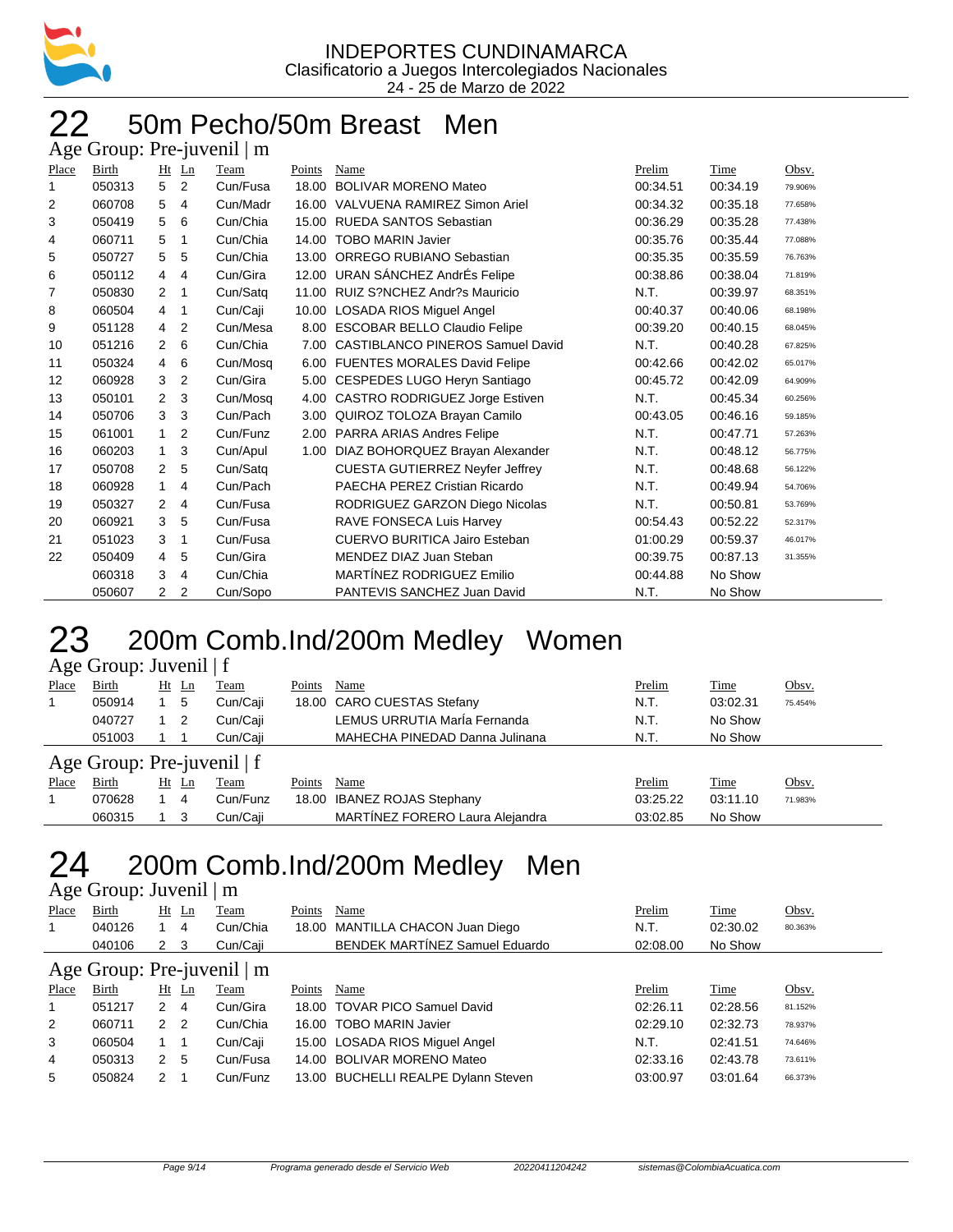

24 - 25 de Marzo de 2022 Continuing... Event: 24 200m Comb.Ind/200m Medley Age Group: PRE-JUVENIL | M

| 6 | 050324 1 3 |  |          | Cun/Mosq 12.00 FUENTES MORALES David Felipe            | 03:11.57 | 03:25.79 | 58.584% |
|---|------------|--|----------|--------------------------------------------------------|----------|----------|---------|
|   |            |  |          | 050830 1 2 Cun/Satg 11.00 RUIZ S?NCHEZ Andr?s Mauricio | N.T.     | 03:43.03 | 54.056% |
|   | 060318 1 5 |  | Cun/Chia | MARTINEZ RODRIGUEZ Emilio                              | N.T.     | No Show  |         |
|   | 050419 2 6 |  | Cun/Chia | RUEDA SANTOS Sebastian                                 | 03:01.64 | No Show  |         |

## 25 100m Libre/100m Free Women

Age Group: Juvenil | f

| Place | Birth  |             | $Ht$ Ln        | Team     | Points | Name                                            | Prelim   | Time     | Obsv.   |
|-------|--------|-------------|----------------|----------|--------|-------------------------------------------------|----------|----------|---------|
| 1     | 050914 | 3           | 3              | Cun/Caji |        | 18.00 CARO CUESTAS Stefany                      | N.T.     | 01:17.70 | 71.055% |
| 2     | 051003 | 5           | -3             | Cun/Caji |        | 16.00 MAHECHA PINEDAD Danna Julinana            | 01:26.57 | 01:25.96 | 64.228% |
| 3     | 050125 | 4           | $\overline{4}$ | Cun/Chia |        | 15.00 BAUTISTA PRIETO Juliana                   | N.T.     | 01:26.79 | 63.613% |
| 4     | 050523 | 4           | $\overline{2}$ | Cun/Fusa |        | 14.00 DÕAZ PACHÃ <sup>3</sup> N Laura Alexandra | N.T.     | 01:26.90 | 63.533% |
| 5     | 051103 | 3           | $\overline{2}$ | Cun/Fusa |        | 13.00 ORJUELA DAZA MarÍa Del Mar                | N.T.     | 01:29.64 | 61.591% |
| 6     | 050603 | 4           | 5              | Cun/Satg |        | 12.00 LUISA FERNANDA Romero Aquilar             | N.T.     | 01:36.76 | 57.059% |
| 7     | 050707 | 4           |                | Cun/Mosq |        | 11.00 FONSECA ZAMUDIO Jessica Juliana           | N.T.     | 01:44.25 | 52.959% |
| 8     | 051124 | 3           |                | Cun/Chia |        | 10.00 CASTILLO JIMENEZ Juanita                  | N.T.     | 01:46.72 | 51.734% |
|       | 041101 | 5           | 6              | Cun/Chia |        | <b>BONILLA MENDOZA Maria Jose</b>               | N.T.     | No Show  |         |
|       | 040927 | 5           |                | Cun/Chia |        | BORRAEZ Laura Alejandra                         | N.T.     | No Show  |         |
|       | 040514 | 5           | 5              | Cun/Mosq |        | CARRERO RUBRICHE Liz Alejandra                  | N.T.     | No Show  |         |
|       | 051011 | 3           | $\overline{4}$ | Cun/Funz |        | HERNANDEZ ROSAS Margi Ximena                    | N.T.     | No Show  |         |
|       | 041110 | $4 \quad 3$ |                | Cun/Chia |        | <b>MOLINA QUINTERO Camila</b>                   | N.T.     | No Show  |         |
|       | 040327 | 5           | $\overline{2}$ | Cun/Chia |        | <b>MUNAR RICO Maria Paula</b>                   | N.T.     | No Show  |         |
|       | 050913 | 4           | 6              | Cun/Chia |        | NUÑEZ GUEVARA Valentina                         | N.T.     | No Show  |         |
|       | 051122 | 3           | 5              | Cun/Chia |        | OLAVE VALBUENA Sara Maria                       | N.T.     | No Show  |         |
|       | 020101 | 5           | -4             | Cun/Chia |        | VILLAMIL REYES Juliana                          | N.T.     | No Show  |         |

Age Group: Para-juvenil | f

| Place | Birth                        | Ht Ln | Team     | Points Name                            | Prelim   | Time     | Obsv.   |
|-------|------------------------------|-------|----------|----------------------------------------|----------|----------|---------|
|       | 051231                       | -6    | Cun/Gira | 18.00 BOHORQUEZ SANCHEZ Paula Carolina | 01:21.26 | 01:29.30 | 61.825% |
|       | Age Group: Pre-juvenil $ f $ |       |          |                                        |          |          |         |

| Place | Birth  | Ht             | $\mathbf{L}$ n | Team     | Points | Name                                     | Prelim   | Time     | Obsv.   |
|-------|--------|----------------|----------------|----------|--------|------------------------------------------|----------|----------|---------|
| 1     | 070505 | $\overline{7}$ | $\overline{4}$ | Cun/Zipa | 18.00  | PEÑA VASQUEZ Sara Teresa                 | 01:09.46 | 01:08.27 | 80.870% |
| 2     | 060113 | $\overline{7}$ | 3              | Cun/Gira |        | 16.00 LOPEZ VARGAS Luz Angela            | 01:07.27 | 01:11.09 | 77.662% |
| 3     | 060327 | $\overline{7}$ | 5              | Cun/Chia |        | 15.00 PARRA ROJAS MarÍa Fernanda         | 01:10.14 | 01:11.44 | 77.282% |
| 4     | 070628 | 6              | 2              | Cun/Funz | 14.00  | <b>IBANEZ ROJAS Stephany</b>             | 01:15.91 | 01:15.65 | 72.981% |
| 5     | 070211 | 7              | $\mathbf 1$    | Cun/Mosq |        | 13.00 CARRENO MARTÍNEZ Ana MarÍa         | 01:14.48 | 01:16.87 | 71.823% |
| 6     | 060314 | $7^{\circ}$    | 6              | Cun/Gira | 12.00  | <b>BOLIVAR POSADA Andrea Milijasanet</b> | 01:14.60 | 01:17.16 | 71.553% |
| 7     | 070427 | 6              | 6              | Cun/Caji | 11.00  | <b>HERRERA CONTRERAS Laura Sofia</b>     | 01:22.47 | 01:18.01 | 70.773% |
| 8     | 060809 | 6              | $\overline{4}$ | Cun/Anap | 10.00  | DIAZ IMBACHI Danna Jeraldine             | 01:15.02 | 01:18.02 | 70.764% |
| 9     | 071104 | $\mathbf{1}$   | 3              | Cun/Chia | 8.00   | JIMENEZ PAVA Martina                     | N.T.     | 01:19.73 | 69.246% |
| 10    | 070328 | 6              | 5              | Cun/Anap | 7.00   | CASTELLANOS MUÑOZ MarÍa Fernanda         | 01:21.18 | 01:21.41 | 67.817% |
| 11    | 060705 | 2              | 4              | Cun/Zipa | 6.00   | RODRIGUEZ VACA Aryanna Camila            | N.T.     | 01:23.18 | 66.374% |
| 12    | 071127 | 1              | 2              | Cun/Anap | 5.00   | RODRIGUEZ MESA Sharol Lorena             | N.T.     | 01:24.28 | 65.508% |
| 13    | 060504 | $\mathbf{2}$   | 3              | Cun/Anap | 4.00   | <b>SABOGAL RAMIREZ Valeria</b>           | N.T.     | 01:25.53 | 64.550% |
| 14    | 070614 | $\mathbf{1}$   | 1              | Cun/Chia | 3.00   | LOPEZ VASQUEZ Gaia Shaloa                | N.T.     | 01:32.05 | 59.978% |
| 15    | 071118 | $\mathbf{1}$   | 4              | Cun/Satg | 2.00   | ACOSTA NARANJO Diana Marcela             | N.T.     | 01:32.50 | 59.686% |
| 16    | 070412 | $\mathbf{2}$   | 5              | Cun/Satq | 1.00   | NICOLL TATIANA Juzga Romero              | N.T.     | 01:50.93 | 49.770% |
|       | 070604 | 2              | 1              | Cun/Chia |        | CASTRO PEÑA Laura Sofia                  | N.T.     | No Show  |         |
|       | 060302 | 3              | 6              | Cun/Chia |        | DONOSO TOVAR Laura Maria                 | N.T.     | No Show  |         |
|       | 060921 | 7              | 2              | Cun/Chia |        | MARTÍNEZ CAVALLO Corin                   | 01:09.95 | No Show  |         |
|       | 071021 | $\overline{2}$ | 6              | Cun/Sopo |        | MORENO ARIZA Laura Dayana                | N.T.     | No Show  |         |
|       | 061013 | $\overline{2}$ | $\overline{2}$ | Cun/Chia |        | RODRIGUEZ CARDENAS Juliana               | N.T.     | No Show  |         |
|       | 060815 | 6              | 3              | Cun/Caji |        | SILVA ARENAS Ana Maria                   | 01:14.71 | No Show  |         |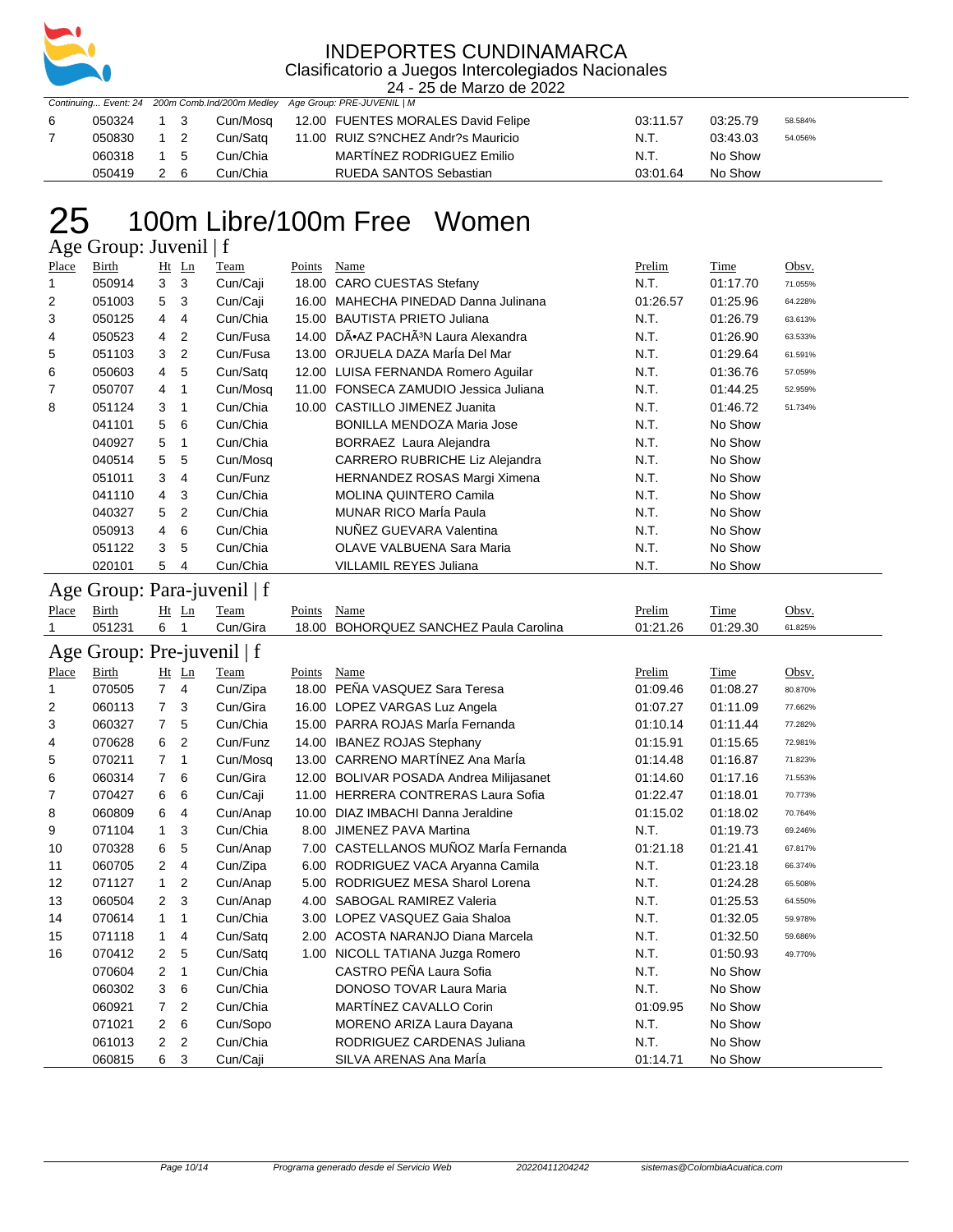

#### 100m Libre/100m Free Men Age Group: Juvenil | m

|                | $\Delta$ ge Oroup. Juvenn $\parallel$ m |                |                |                              |               |                                       |          |          |         |
|----------------|-----------------------------------------|----------------|----------------|------------------------------|---------------|---------------------------------------|----------|----------|---------|
| Place          | Birth                                   |                | Ht Ln          | Team                         | <b>Points</b> | Name                                  | Prelim   | Time     | Obsv.   |
| $\mathbf{1}$   | 040806                                  | 5              | 3              | Cun/Chia                     | 18.00         | GUARNIZO LARA Santiago                | 00:55.88 | 00:56.65 | 88.720% |
| $\overline{2}$ | 040717                                  | 3              | 2              | Cun/Funz                     | 16.00         | MANCIPE WOLF NicolÁs                  | N.T.     | 01:07.71 | 74.228% |
| Age            |                                         |                |                | Group: Para-juvenil $\mid$ m |               |                                       |          |          |         |
| Place          | Birth                                   |                | $Ht$ Ln        | Team                         | Points        | Name                                  | Prelim   | Time     | Obsv.   |
|                | 041231                                  | $\mathbf{3}$   | 5              | Cun/Arbe                     |               | JARA CASTELLANOS Julian Yesid         | N.T.     | No Show  |         |
| Age            |                                         |                |                | Group: Pre-juvenil $\mid$ m  |               |                                       |          |          |         |
| Place          | <b>Birth</b>                            |                | Ht Ln          | Team                         | Points        | Name                                  | Prelim   | Time     | Obsv.   |
| 1              | 051217                                  | 5              | $\overline{4}$ | Cun/Gira                     |               | 18.00 TOVAR PICO Samuel David         | 00:58.70 | 00:57.34 | 87.653% |
| 2              | 050727                                  | 5              | 2              | Cun/Chia                     |               | 16.00 ORREGO RUBIANO Sebastian        | 00:59.40 | 00:59.90 | 83.907% |
| 3              | 050513                                  | 5              | $\mathbf{1}$   | Cun/Madr                     |               | 15.00 LOPEZ BUSTACARA Johan David     | 01:01.35 | 01:00.39 | 83.226% |
| 4              | 060504                                  | 4              | 3              | Cun/Caji                     |               | 14.00 LOSADA RIOS Miguel Angel        | 01:03.11 | 01:02.12 | 80.908% |
| 5              | 050409                                  | 4              | 4              | Cun/Gira                     |               | 13.00 MENDEZ DIAZ Juan Steban         | 01:03.49 | 01:02.89 | 79.917% |
| 6              | 050313                                  | 5              | 5              | Cun/Fusa                     |               | 12.00 BOLIVAR MORENO Mateo            | 01:01.27 | 01:03.18 | 79.550% |
| 7              | 050112                                  | 5              | 6              | Cun/Gira                     | 11.00         | URAN SÁNCHEZ AndrÉs Felipe            | 01:02.20 | 01:04.01 | 78.519% |
| 8              | 060812                                  | 4              | $\overline{2}$ | Cun/Soac                     | 10.00         | MARTÃ.NEZ AGUILLON Edrik Fabian       | 01:03.56 | 01:04.53 | 77.886% |
| 9              | 051216                                  | 1              | 3              | Cun/Chia                     |               | 8.00 CASTIBLANCO PINEROS Samuel David | N.T.     | 01:06.01 | 76.140% |
| 10             | 050824                                  | 4              | 5              | Cun/Funz                     |               | 7.00 BUCHELLI REALPE Dylann Steven    | 01:06.78 | 01:08.31 | 73.576% |
| 11             | 050324                                  | 3              | 6              | Cun/Mosq                     |               | 6.00 FUENTES MORALES David Felipe     | N.T.     | 01:16.12 | 66.027% |
| 12             | 051128                                  | 4              | $\mathbf{1}$   | Cun/Mesa                     |               | 5.00 ESCOBAR BELLO Claudio Felipe     | 01:06.80 | 01:18.22 | 64.255% |
| 13             | 050708                                  | $\overline{2}$ | 4              | Cun/Satq                     |               | 4.00 CUESTA GUTIERREZ Neyfer Jeffrey  | N.T.     | 01:18.61 | 63.936% |
| 14             | 060815                                  | 3              | 4              | Cun/Mesa                     |               | 3.00 TELLEZ PINZON Jerfry Yesid       | 01:20.97 | 01:19.54 | 63.188% |
| 15             | 060820                                  | 1              | 5              | Cun/Funz                     |               | 2.00 HERNANDEZ LEON Gabriel Santiago  | N.T.     | 01:20.38 | 62.528% |
| 16             | 050327                                  | 2              | 3              | Cun/Fusa                     |               | 1.00 RODRIGUEZ GARZON Diego Nicolas   | N.T.     | 01:20.94 | 62.095% |
| 17             | 060921                                  | 1              | 1              | Cun/Fusa                     |               | RAVE FONSECA Luis Harvey              | N.T.     | 01:26.74 | 57.943% |
| 18             | 051119                                  | 2              | 6              | Cun/Caji                     |               | PEDRAZA MEJÍA Juan David              | N.T.     | 01:42.18 | 49.188% |
|                | 060913                                  | 4              | 6              | Cun/Chia                     |               | <b>BARBOSA CIRO Carlos Esteban</b>    | 01:11.31 | No Show  |         |
|                | 050725                                  | $\overline{2}$ | $\overline{2}$ | Cun/Chia                     |               | <b>CANTOR GUZMAN Camilo AndrÉs</b>    | N.T.     | No Show  |         |
|                | 050101                                  | 3              | 1              | Cun/Mosq                     |               | CASTRO RODRIGUEZ Jorge Estiven        | N.T.     | No Show  |         |
|                | 051023                                  | $\overline{2}$ | $\mathbf{1}$   | Cun/Fusa                     |               | <b>CUERVO BURITICA Jairo Esteban</b>  | N.T.     | No Show  |         |
|                | 060203                                  | 1              | 4              | Cun/Apul                     |               | DIAZ BOHORQUEZ Brayan Alexander       | N.T.     | No Show  |         |
|                | 060219                                  | 1              | 2              | Cun/Chia                     |               | FORERO MONTEJO Esteban Fernando       | N.T.     | No Show  |         |
|                | 060318                                  | 3              | 3              | Cun/Chia                     |               | MARTÍNEZ RODRIGUEZ Emilio             | 01:12.21 | No Show  |         |
|                | 050830                                  | 2              | 5              | Cun/Satq                     |               | RUIZ S?NCHEZ Andr?s Mauricio          | N.T.     | No Show  |         |

## 200m Pecho/200m Breast Women

| Age Group: Juvenil   f |  |  |
|------------------------|--|--|
|------------------------|--|--|

| Place | Birth        | $Ht$ Ln | Team                         | Points<br>Name                       | Prelim   | <b>Time</b> | Obsv.   |
|-------|--------------|---------|------------------------------|--------------------------------------|----------|-------------|---------|
|       | 050425       | - 3     | Cun/Gira                     | 18.00 VALENCIA CUELLAR Valentina     | 03:13.53 | 03:29.78    | 73.029% |
|       | 040727       |         | Cun/Caii                     | LEMUS URRUTIA MarÍa Fernanda         | N.T.     | No Show     |         |
|       |              |         | Age Group: Pre-juvenil $ f $ |                                      |          |             |         |
| Place | <b>Birth</b> | Ht Ln   | Team                         | Name<br>Points                       | Prelim   | Time        | Obsv.   |
|       | 060607       | 4       | Cun/Gira                     | 18.00 HIGGINS TRUJILLO Leidy Dayanna | 03:21.57 | 03:17.81    | 77.448% |
| 2     | 060711       | 5       | Cun/Chia                     | 16.00 AMAYA CASTELLANOS Ana MarÍa    | N.T.     | 03:57.00    | 64.641% |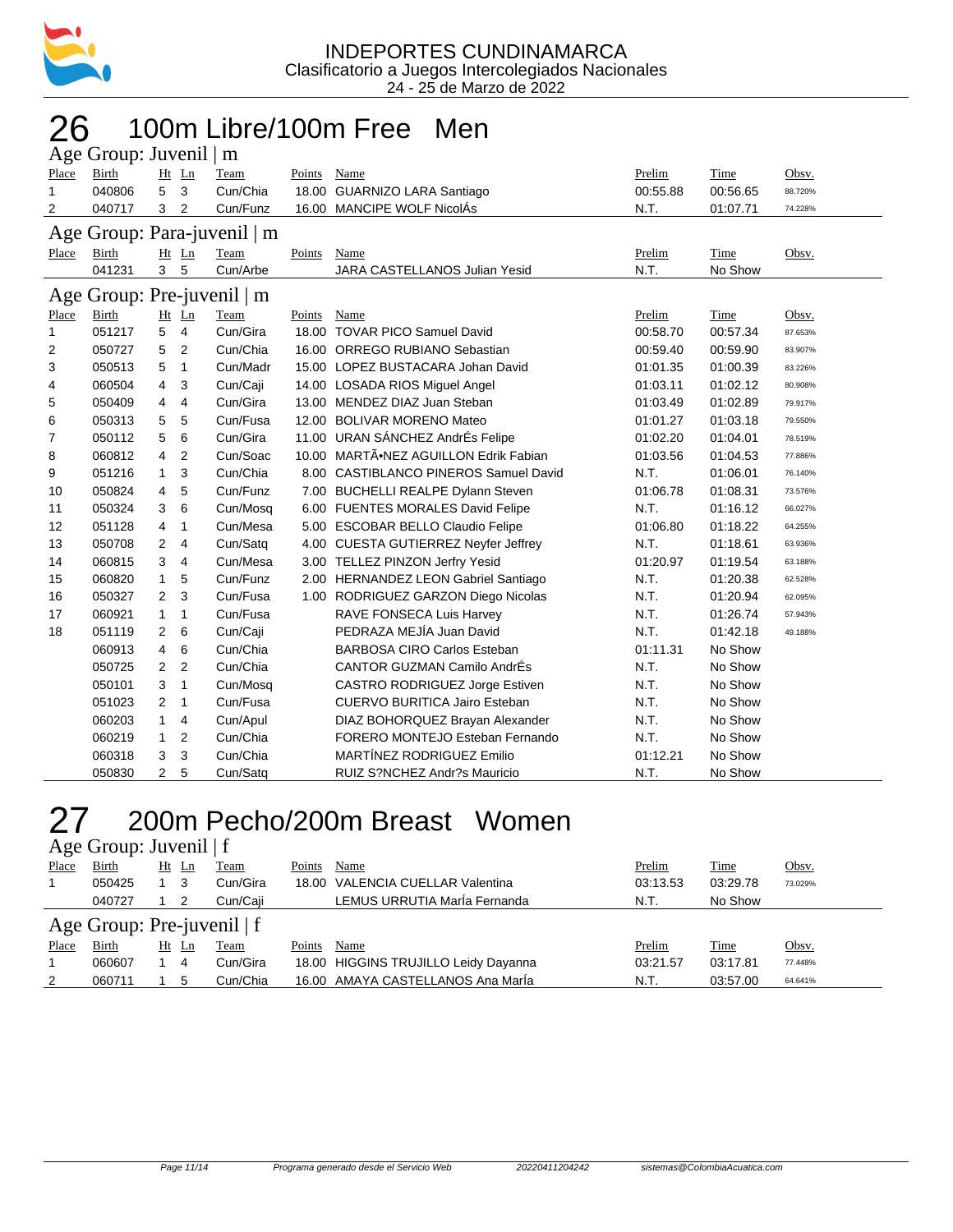

#### 28 200m Pecho/200m Breast Men Age Group: Juvenil | m

|                | $T_{\rm X}$ UIUup. Juvulil   III |                |            |                            |        |                                      |          |          |         |
|----------------|----------------------------------|----------------|------------|----------------------------|--------|--------------------------------------|----------|----------|---------|
| Place          | Birth                            |                | $Ht$ Ln    | Team                       | Points | Name                                 | Prelim   | Time     | Obsv.   |
|                | 040206                           | 2              | 4          | Cun/Chia                   |        | 18.00 DOMINGUEZ GALINDO NicolÁs      | 02:32.83 | 02:36.53 | 84.086% |
| 2              | 040106                           | 2 <sub>3</sub> |            | Cun/Caji                   |        | 16.00 BENDEK MARTINEZ Samuel Eduardo | 02:24.70 | 02:40.33 | 82.093% |
|                | 040806                           |                | 5          | Cun/Chia                   |        | <b>GUARNIZO LARA Santiago</b>        | N.T.     | No Show  |         |
|                |                                  |                |            | Age Group: Pre-juvenil   m |        |                                      |          |          |         |
| Place          | Birth                            |                | $Ht$ Ln    | Team                       | Points | Name                                 | Prelim   | Time     | Obsv.   |
|                | 060711                           | 2 <sub>5</sub> |            | Cun/Chia                   |        | 18.00 TOBO MARIN Javier              | 02:49.47 | 02:47.48 | 78.588% |
| $\overline{2}$ | 050313                           | 2 <sub>2</sub> |            | Cun/Fusa                   |        | 16.00 BOLIVAR MORENO Mateo           | 02:44.53 | 03:00.13 | 73.069% |
|                |                                  |                |            |                            |        |                                      |          |          |         |
| 3              | 051119                           |                | $1\quad 2$ | Cun/Caji                   |        | 15.00 PEDRAZA MEJÍA Juan David       | N.T.     | 03:27.93 | 63.300% |
| 4              | 050830                           |                | 4          | Cun/Satg                   |        | 14.00 RUIZ S?NCHEZ Andr?s Mauricio   | N.T.     | 03:31.37 | 62.270% |

# 50m Espalda/50m Back Women

| Age Group: Juvenil   f |  |  |
|------------------------|--|--|
|                        |  |  |

| Place          | Birth  |                | $Ht$ Ln        | Team     | Points | Name                                 | Prelim   | Time     | Obsv.   |
|----------------|--------|----------------|----------------|----------|--------|--------------------------------------|----------|----------|---------|
|                | 051003 | 4              | -1             | Cun/Caji |        | 18.00 MAHECHA PINEDAD Danna Julinana | 00:43.74 | 00:41.59 | 67.588% |
| $\overline{2}$ | 051103 | 3              |                | Cun/Fusa |        | 16.00 ORJUELA DAZA MarÍa Del Mar     | N.T.     | 00:42.31 | 66.438% |
| 3              | 051124 | $2 \quad 3$    |                | Cun/Chia |        | 15.00 CASTILLO JIMENEZ Juanita       | N.T.     | 00:52.62 | 53.421% |
|                | 051011 | 3              | 5              | Cun/Funz |        | HERNANDEZ ROSAS Margi Ximena         | N.T.     | No Show  |         |
|                | 041110 | 3              | 4              | Cun/Chia |        | <b>MOLINA QUINTERO Camila</b>        | N.T.     | No Show  |         |
|                | 040327 | 3 <sub>3</sub> |                | Cun/Chia |        | <b>MUNAR RICO MarÍa Paula</b>        | N.T.     | No Show  |         |
|                | 050913 | 3              | -2             | Cun/Chia |        | NUÑEZ GUEVARA Valentina              | N.T.     | No Show  |         |
|                | 051122 | 3              | -6             | Cun/Chia |        | OLAVE VALBUENA Sara Maria            | N.T.     | No Show  |         |
|                | 051002 | 5              | $\overline{2}$ | Cun/Caji |        | TRIANA ALONSO Neidy Yojhana          | 00:38.05 | No Show  |         |
|                | 020101 | 4              | 6              | Cun/Chia |        | <b>VILLAMIL REYES Juliana</b>        | N.T.     | No Show  |         |

#### Age Group: Pre-juvenil | f

| Place | Birth  |                | Ht Ln          | Team     | Points | Name                                    | Prelim   | Time     | Obsv.   |
|-------|--------|----------------|----------------|----------|--------|-----------------------------------------|----------|----------|---------|
| 1     | 060113 | 5              | 4              | Cun/Gira | 18.00  | LOPEZ VARGAS Luz Angela                 | 00:36.33 | 00:35.62 | 78.916% |
| 2     | 070211 | 5              | 3              | Cun/Mosq |        | 16.00 CARRENO MARTÍNEZ Ana MarÍa        | 00:36.24 | 00:36.06 | 77.953% |
| 3     | 070310 | 4              | 4              | Cun/Gira |        | 15.00 ARRIERO ROA MarÍa Alexandra       | 00:39.84 | 00:38.25 | 73.490% |
| 4     | 070628 | 4              | 3              | Cun/Funz | 14.00  | <b>IBANEZ ROJAS Stephany</b>            | 00:39.34 | 00:38.46 | 73.089% |
| 5     | 060327 | 5              | 5              | Cun/Chia | 13.00  | PARRA ROJAS MarÍa Fernanda              | 00:38.96 | 00:39.02 | 72.040% |
| 6     | 060615 | $\overline{2}$ | 5              | Cun/Fusa | 12.00  | PALACIOS RAMIREZ Nikoll Stefany         | N.T.     | 00:40.97 | 68.611% |
| 7     | 060314 | 4              | $\overline{2}$ | Cun/Gira |        | 11.00 BOLIVAR POSADA Andrea Milijasanet | 00:41.08 | 00:42.03 | 66.881% |
| 8     | 060809 | 6              | 4              | Cun/Anap | 10.00  | DIAZ IMBACHI Danna Jeraldine            | 00:41.17 | 00:42.07 | 66.817% |
| 9     | 071104 | $\mathbf 1$    | 2              | Cun/Chia | 8.00   | <b>JIMENEZ PAVA Martina</b>             | N.T.     | 00:42.18 | 66.643% |
| 10    | 071127 | 1              | 6              | Cun/Anap | 7.00   | RODRIGUEZ MESA Sharol Lorena            | N.T.     | 00:43.06 | 65.281% |
| 11    | 070328 | 4              | 5              | Cun/Anap | 6.00   | CASTELLANOS MUÑOZ MarÍa Fernanda        | 00:41.99 | 00:43.24 | 65.009% |
| 12    | 071118 | 1              | 1              | Cun/Satg | 5.00   | ACOSTA NARANJO Diana Marcela            | N.T.     | 00:47.99 | 58.575% |
| 13    | 060504 | $\overline{2}$ | $\overline{2}$ | Cun/Anap | 4.00   | SABOGAL RAMIREZ Valeria                 | N.T.     | 00:48.51 | 57.947% |
| 14    | 070412 | $\overline{2}$ | 6              | Cun/Satq |        | 3.00 NICOLL TATIANA Juzga Romero        | N.T.     | 00:52.35 | 53.696% |
|       | 070604 | $\mathbf 1$    | 3              | Cun/Chia |        | CASTRO PEÑA Laura Sofia                 | N.T.     | No Show  |         |
|       | 060302 | $\overline{2}$ | 4              | Cun/Chia |        | <b>DONOSO TOVAR Laura Maria</b>         | N.T.     | No Show  |         |
|       | 060921 | 5              | 1              | Cun/Chia |        | MARTÍNEZ CAVALLO Corin                  | 00:39.11 | No Show  |         |
|       | 060315 | 5              | 6              | Cun/Caji |        | MARTINEZ FORERO Laura Alejandra         | 00:39.26 | No Show  |         |
|       | 071021 | 1              | 4              | Cun/Sopo |        | MORENO ARIZA Laura Dayana               | N.T.     | No Show  |         |
|       | 061013 | 2              | $\mathbf 1$    | Cun/Chia |        | RODRIGUEZ CARDENAS Juliana              | N.T.     | No Show  |         |
|       | 071104 |                | 5              | Cun/Chia |        | URIBE ANGARITA Maria Jose               | N.T.     | No Show  |         |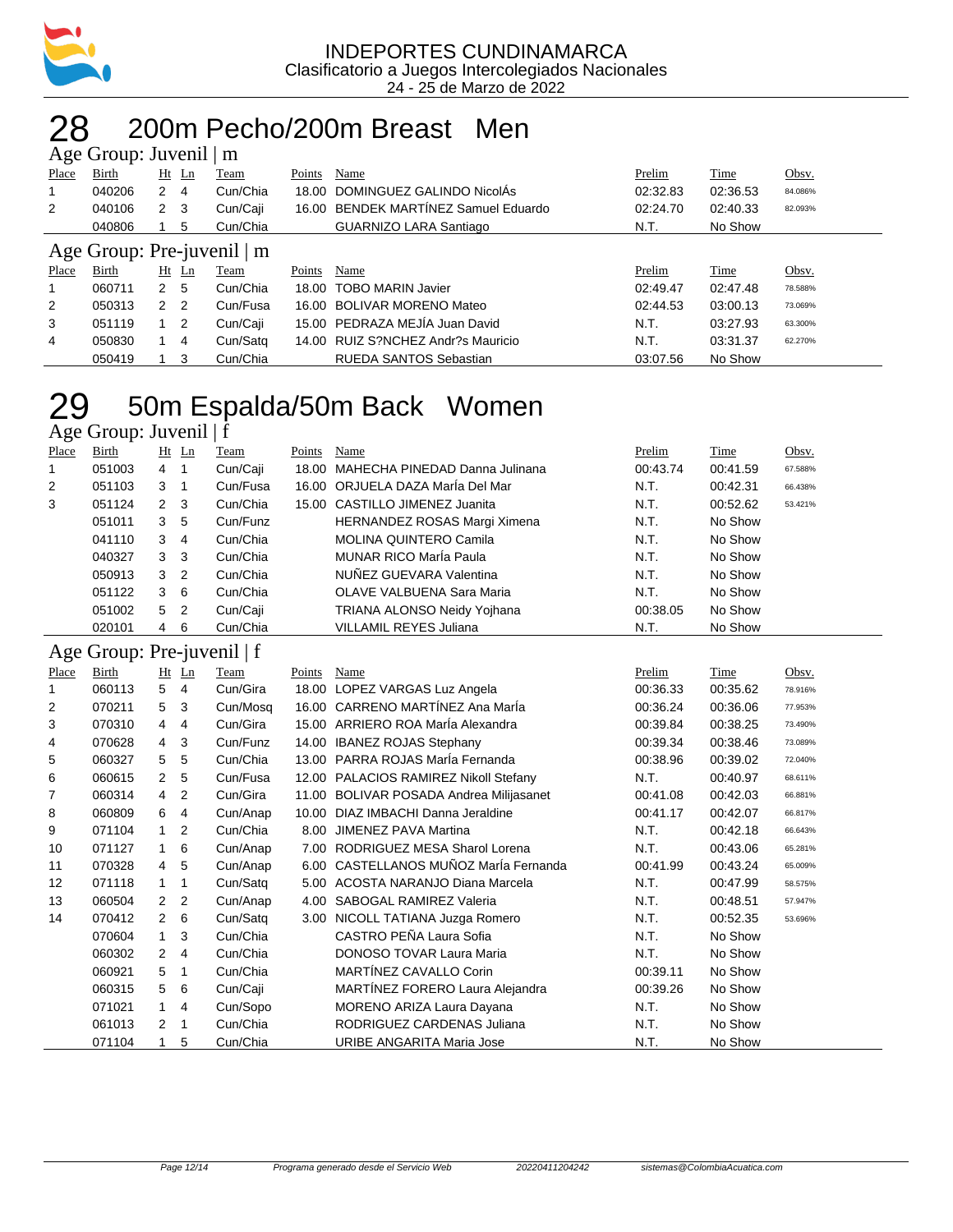

### 50m Espalda/50m Back Men

|       | Age Group: Juvenil   m |                |                |                             |        |                                        |          |          |         |
|-------|------------------------|----------------|----------------|-----------------------------|--------|----------------------------------------|----------|----------|---------|
| Place | <b>Birth</b>           |                | Ht Ln          | Team                        | Points | Name                                   | Prelim   | Time     | Obsv.   |
| 1     | 040206                 | $\overline{2}$ | 3              | Cun/Chia                    | 18.00  | DOMINGUEZ GALINDO NicolÁs              | N.T.     | 00:30.88 | 83.258% |
| 2     | 040126                 | 4              | 3              | Cun/Chia                    | 16.00  | MANTILLA CHACON Juan Diego             | 00:29.14 | 00:34.78 | 73.922% |
| 3     | 041227                 | 2              | 4              | Cun/Mosq                    | 15.00  | D ALEMAN YANES Alejandro               | N.T.     | 00:36.56 | 70.323% |
| 4     | 040717                 | 3              | 4              | Cun/Funz                    |        | 14.00 MANCIPE WOLF NicolÁs             | 00:37.58 | 00:38.08 | 67.516% |
|       | 040106                 | 1              | 6              | Cun/Caji                    |        | <b>BENDEK MARTÍNEZ Samuel Eduardo</b>  | 00:27.84 | No Show  |         |
|       |                        |                |                | Age Group: Para-juvenil   m |        |                                        |          |          |         |
| Place | <b>Birth</b>           |                | Ht Ln          | Team                        | Points | <b>Name</b>                            | Prelim   | Time     | Obsv.   |
|       | 041231                 | $\overline{2}$ | $\overline{2}$ | Cun/Arbe                    |        | <b>JARA CASTELLANOS Julian Yesid</b>   | N.T.     | No Show  |         |
|       |                        |                |                | Age Group: Pre-juvenil   m  |        |                                        |          |          |         |
| Place | Birth                  |                | $Ht$ Ln        | Team                        | Points | Name                                   | Prelim   | Time     | Obsv.   |
| 1     | 050809                 | 4              | 4              | Cun/Chia                    | 18.00  | DAZA FORERO Juan Esteban               | 00:29.33 | 00:30.46 | 84.406% |
| 2     | 060708                 | 4              | 2              | Cun/Madr                    |        | 16.00 VALVUENA RAMIREZ Simon Ariel     | 00:31.50 | 00:31.58 | 81.412% |
| 3     | 060812                 | 4              | 5              | Cun/Soac                    | 15.00  | MARTÃ.NEZ AGUILLON Edrik Fabian        | 00:32.62 | 00:32.61 | 78.841% |
| 4     | 060928                 | 4              | 1              | Cun/Gira                    |        | 14.00 CESPEDES LUGO Heryn Santiago     | 00:34.71 | 00:35.53 | 72.361% |
| 5     | 060504                 | 3              | 3              | Cun/Caji                    |        | 13.00 LOSADA RIOS Miquel Angel         | 00:37.18 | 00:35.75 | 71.916% |
| 6     | 050406                 | 3              | 1              | Cun/Funz                    |        | 12.00 QUINTERO APONTE David Leonardo   | 00:38.94 | 00:38.93 | 66.042% |
| 7     | 060820                 | 1              | 2              | Cun/Funz                    |        | 11.00 HERNANDEZ LEON Gabriel Santiago  | N.T.     | 00:39.08 | 65.788% |
| 8     | 050824                 | 4              | 6              | Cun/Funz                    | 10.00  | <b>BUCHELLI REALPE Dylann Steven</b>   | 00:36.40 | 00:39.15 | 65.670% |
| 9     | 050725                 | 2              | 6              | Cun/Chia                    | 8.00   | CANTOR GUZMAN Camilo AndrÉs            | N.T.     | 00:40.10 | 64.115% |
| 10    | 050706                 | 3              | 2              | Cun/Pach                    | 7.00   | QUIROZ TOLOZA Brayan Camilo            | 00:38.16 | 00:41.15 | 62.479% |
| 11    | 050708                 | 2              | 1              | Cun/Satq                    | 6.00   | <b>CUESTA GUTIERREZ Neyfer Jeffrey</b> | N.T.     | 00:41.20 | 62.403% |
| 12    | 061001                 | 1              | 1              | Cun/Funz                    |        | 5.00 PARRA ARIAS Andres Felipe         | N.T.     | 00:43.29 | 59.390% |
| 13    | 060203                 | 1              | 4              | Cun/Apul                    | 4.00   | DIAZ BOHORQUEZ Brayan Alexander        | N.T.     | 00:46.88 | 54.842% |
| 14    | 060928                 | 1              | 5              | Cun/Pach                    |        | 3.00 PAECHA PEREZ Cristian Ricardo     | N.T.     | 00:49.18 | 52.277% |
|       | 060913                 | 3              | 5              | Cun/Chia                    |        | <b>BARBOSA CIRO Carlos Esteban</b>     | 00:38.19 | No Show  |         |
|       | 051023                 | 1              | 3              | Cun/Fusa                    |        | <b>CUERVO BURITICA Jairo Esteban</b>   | N.T.     | No Show  |         |
|       | 050607                 | 2              | 5              | Cun/Sopo                    |        | PANTEVIS SANCHEZ Juan David            | N.T.     | No Show  |         |
|       | 060921                 | 3              | 6              | Cun/Fusa                    |        | RAVE FONSECA Luis Harvey               | 00:49.03 | No Show  |         |

# 31 100m Mariposa/100m Fly Women

|                                                | Age Group: Juvenil $ f $ |                |                |          |        |                                         |          |          |         |
|------------------------------------------------|--------------------------|----------------|----------------|----------|--------|-----------------------------------------|----------|----------|---------|
| Place                                          | Birth                    |                | <u>Ht Ln</u>   | Team     | Points | Name                                    | Prelim   | Time     | Obsv.   |
|                                                | 050914                   |                | $1 \quad 3$    | Cun/Caji |        | 18.00 CARO CUESTAS Stefany              | N.T.     | 01:27.90 | 68.214% |
| 2                                              | 050603                   | $2 \quad 1$    |                | Cun/Satg |        | 16.00 LUISA FERNANDA Romero Aguilar     | N.T.     | 01:51.24 | 53.901% |
|                                                | 040727                   | 2 <sub>5</sub> |                | Cun/Caji |        | LEMUS URRUTIA MarÍa Fernanda            | N.T.     | No Show  |         |
|                                                | 051002                   |                |                | Cun/Caii |        | <b>TRIANA ALONSO Neidy Yoihana</b>      | 01:33.98 | No Show  |         |
| 2 <sub>2</sub><br>Age Group: Pre-juvenil $ f $ |                          |                |                |          |        |                                         |          |          |         |
|                                                |                          |                |                |          |        |                                         |          |          |         |
| Place                                          | Birth                    |                | Ht Ln          | Team     | Points | Name                                    | Prelim   | Time     | Obsv.   |
|                                                | 060327                   | $1\quad 2$     |                | Cun/Chia |        | 18.00 PARRA ROJAS MarÍa Fernanda        | N.T.     | 01:32.37 | 64.913% |
| $\overline{2}$                                 | 060219                   |                | $\overline{4}$ | Cun/Tabi |        | 16.00 GUTIERREZ GONZ?LEZ Elisabet       | N.T.     | 01:36.87 | 61.897% |
| 3                                              | 060314                   | 2 <sub>3</sub> |                | Cun/Gira |        | 15.00 BOLIVAR POSADA Andrea Milijasanet | 01:23.15 | 01:39.09 | 60.511% |